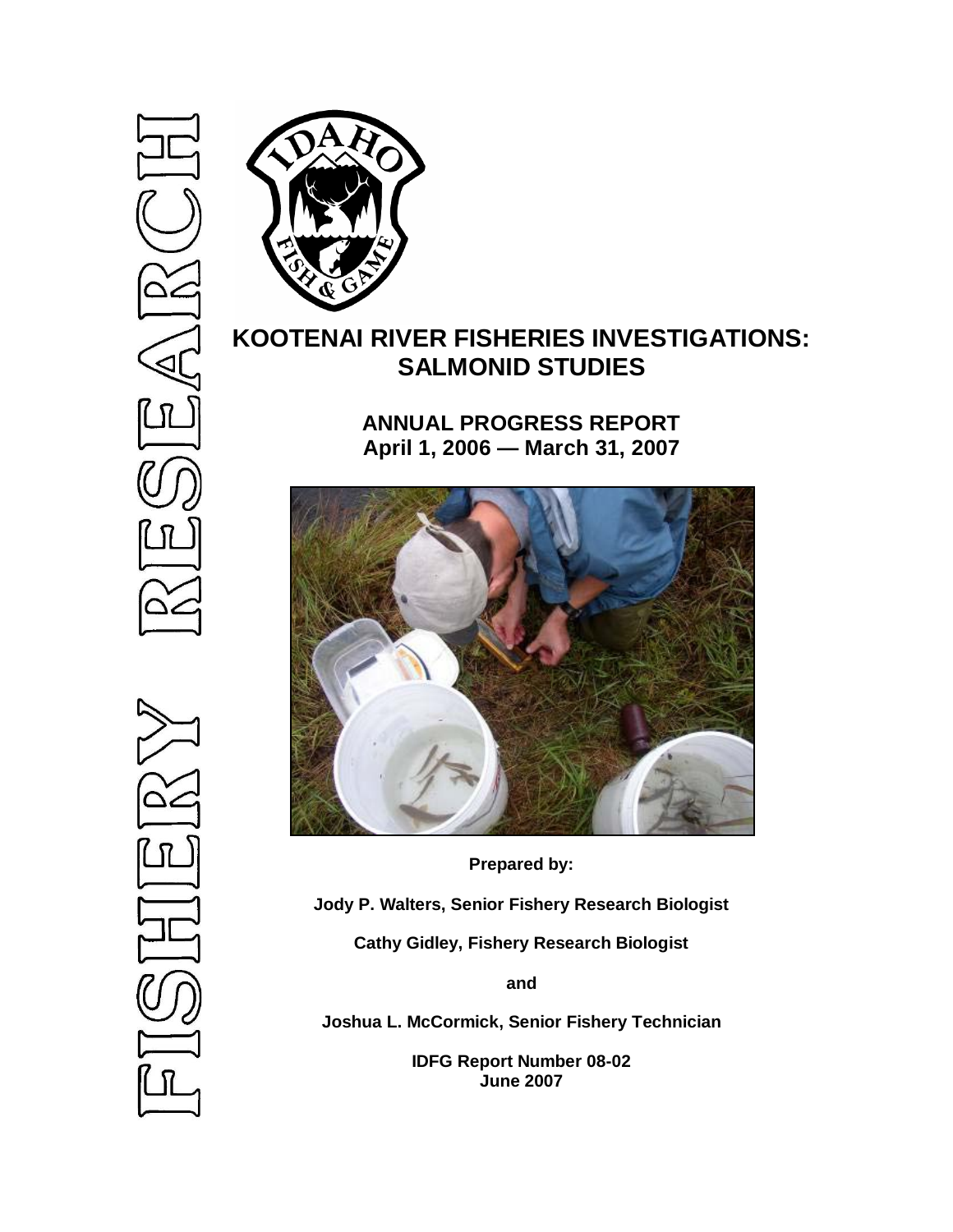# **KOOTENAI RIVER FISHERIES INVESTIGATIONS: SALMONID STUDIES**

**Project Progress Report**

**2006 Annual Report**

**By**

**Jody P. Walters Cathy Gidley Joshua L. McCormick**

**Idaho Department of Fish and Game 600 South Walnut Street P.O. Box 25 Boise, ID 83707**

**To**

**U.S. Department of Energy Bonneville Power Administration Division of Fish and Wildlife P.O. Box 3621 Portland, OR 97283-3621**

**Project Number 1988-06500 Contract Number 00004691**

**IDFG Report Number 08-02 June 2007**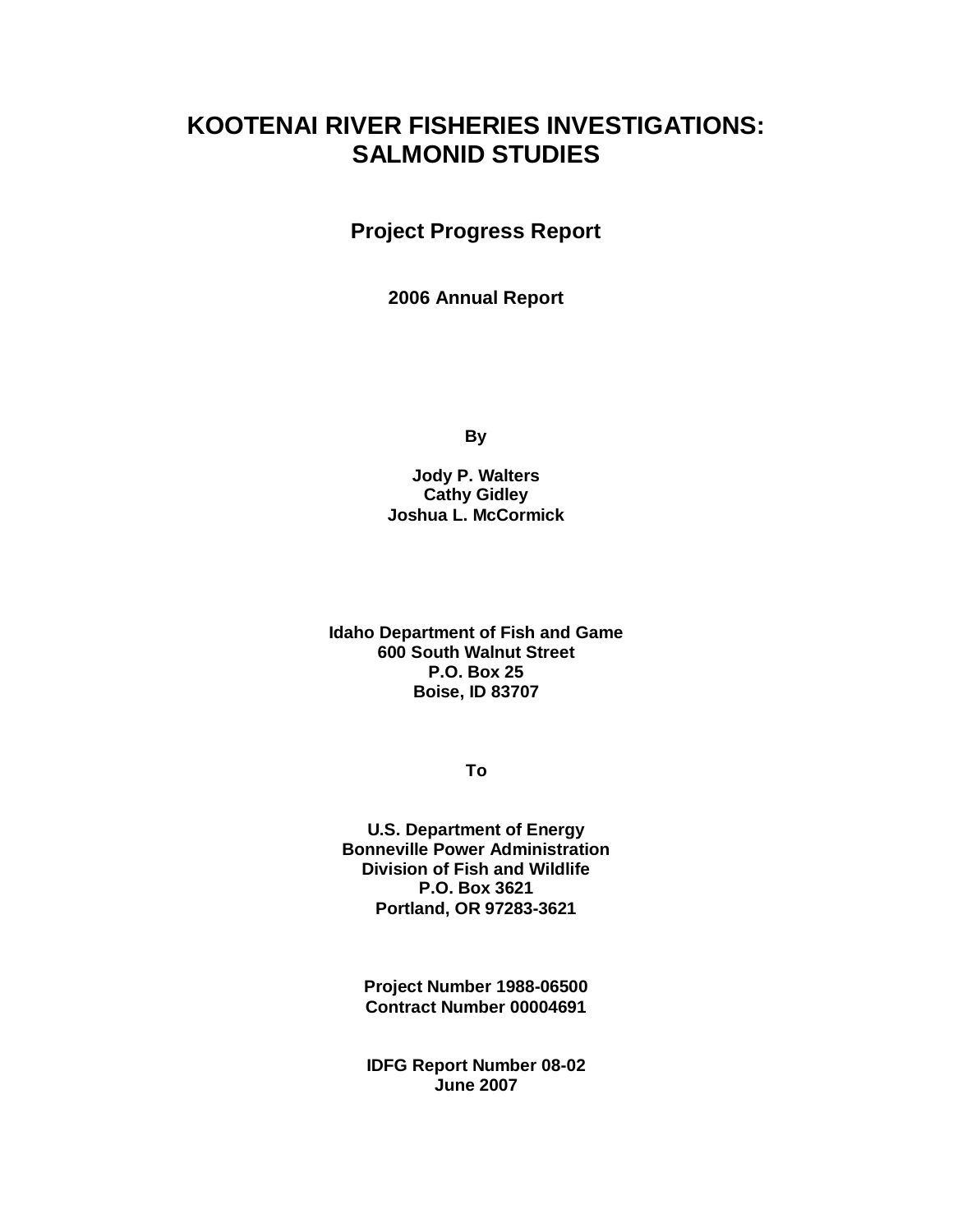# **TABLE OF CONTENTS**

# Page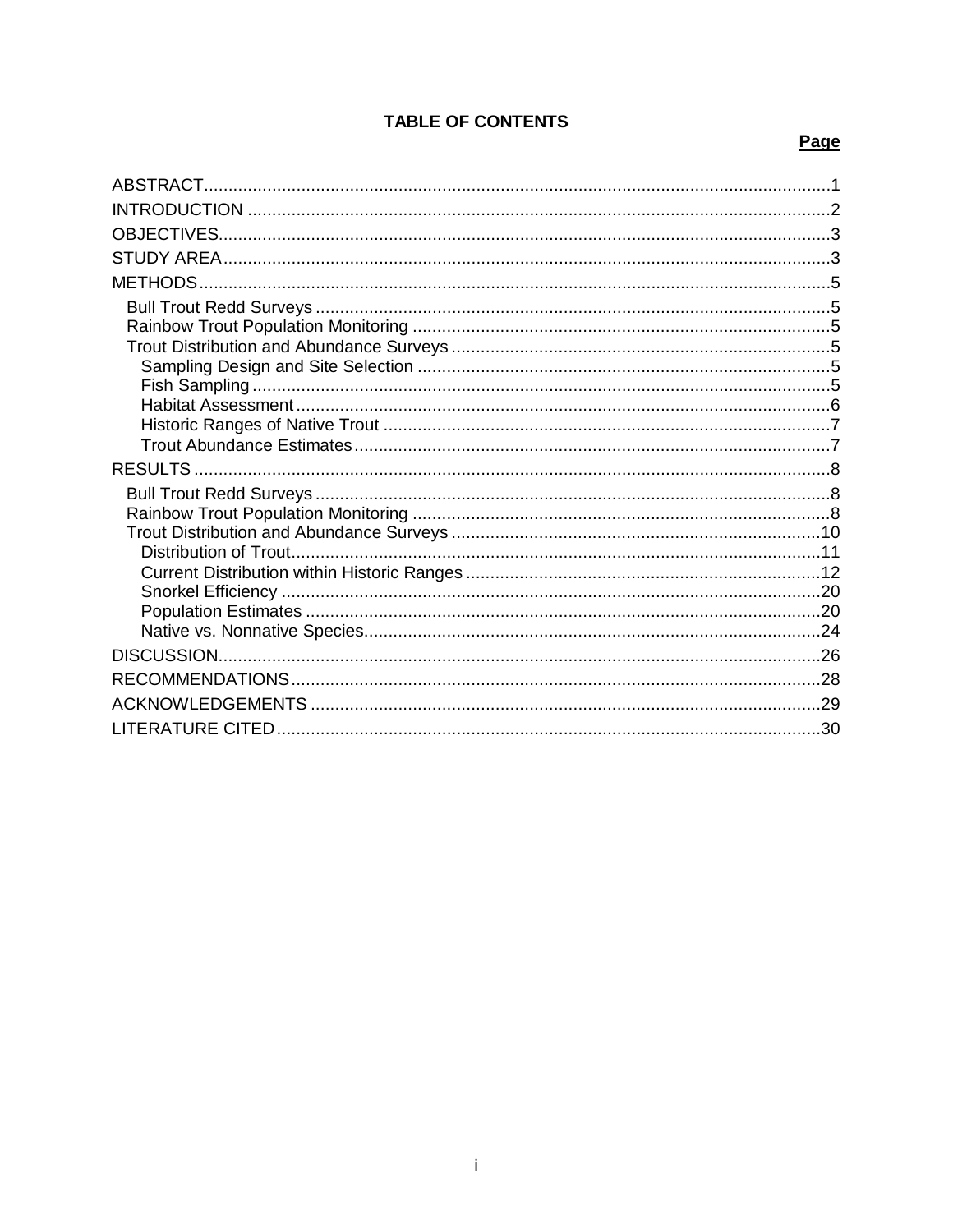## **LIST OF TABLES**

**Page**

| Table 1. | Numbers of bull trout redds in the Kootenai River drainage of Idaho,<br>2000-2006                                                                                                                                    | -9  |
|----------|----------------------------------------------------------------------------------------------------------------------------------------------------------------------------------------------------------------------|-----|
| Table 2. | Rainbow trout catch per unit effort (CPUE) by electrofishing in the fall,                                                                                                                                            | .10 |
| Table 3. | Summary of population statistics for rainbow trout sampled by<br>electrofishing during fall in the Kootenai River (rkm 250 to rkm 275),<br>including proportional (PSD) and quality (QSD) stock densities ( $-$ = no | .10 |
| Table 4. | Total length (km) of stream by order and target code in the Kootenai River                                                                                                                                           |     |
| Table 5. | Distribution of rainbow trout (RBT), westslope cutthroat trout (WCT), bull                                                                                                                                           |     |
| Table 6. | Historic and current study locations of westslope cutthroat trout (WCT)<br>and redband trout and study locations of rainbow trout (RBT), brook trout                                                                 |     |
| Table 7. | Mean estimates of snorkeling efficiency for all trout species combined,<br>brook trout (BKT), rainbow trout (RBT), and westslope cutthroat trout<br>$(WCT)$                                                          | .20 |
| Table 8. | Average linear density (trout/m) of rainbow trout (RBT), westslope<br>cutthroat trout (WCT), and brook trout (BKT) and 95% confidence                                                                                | 22  |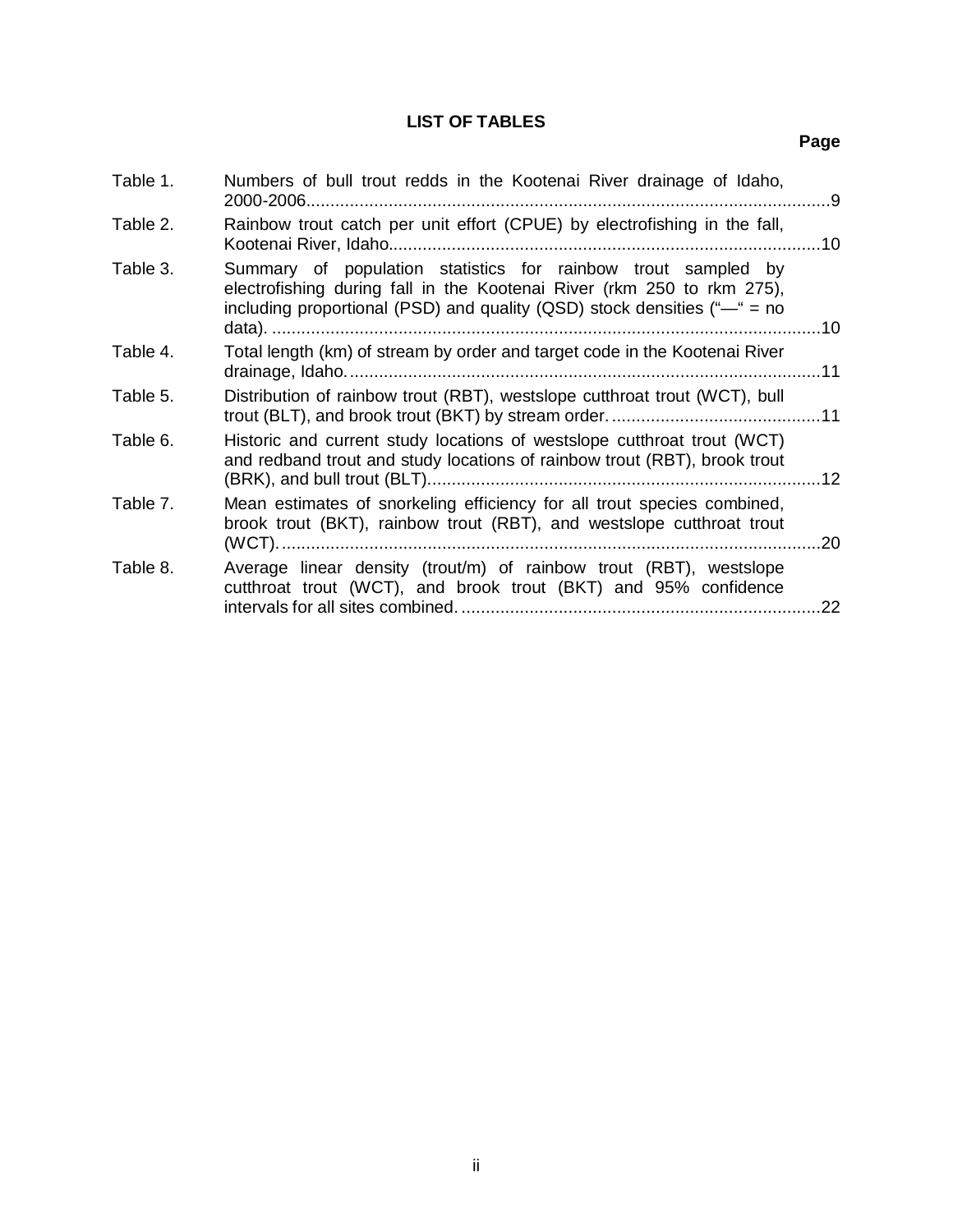# **LIST OF FIGURES**

## **Page**

| Figure 1.  |                                                                                                                                                                                                                                 |      |
|------------|---------------------------------------------------------------------------------------------------------------------------------------------------------------------------------------------------------------------------------|------|
| Figure 2.  | Streams where westslope cutthroat trout were observed in the study (bold<br>lines). Light lines represent streams within the hypothesized range of<br>westslope cutthroat trout that were sampled but westslope cutthroat trout |      |
| Figure 3.  | Bold lines represent streams within historic westslope cutthroat trout<br>range in which we observed brook trout; light lines represent the historic                                                                            |      |
| Figure 4.  | Bold lines represent streams within historic westslope cutthroat trout<br>range in which we observed rainbow trout; light lines represent the                                                                                   |      |
| Figure 5.  | Hypothesized historic range of redband trout, bold lines represent those<br>streams within historic redband trout range that were sampled in this                                                                               |      |
| Figure 6.  | Streams within the hypothesized historic range of redband trout where<br>rainbow trout were observed in the present study (bold lines), and those                                                                               |      |
| Figure 7.  | Bold lines represent streams within historic RBT range in which we                                                                                                                                                              |      |
| Figure 8.  | Bold lines represent streams within historic RBT range in which we                                                                                                                                                              |      |
| Figure 9.  | Relationship between 1 <sup>st</sup> pass electrofishing fish captured and population<br>estimates.                                                                                                                             | . 21 |
| Figure 10. | Average density (trout/m) of rainbow trout (RBT), westslope cutthroat<br>trout (WCT), and brook trout (BKT) in the Idaho Kootenai River drainage<br>in first-order streams and second- through fourth-order streams (2+)23      |      |
| Figure 11. | Total basinwide abundance estimates for rainbow trout (RBT), westslope<br>cutthroat trout (WCT), and brook trout (BKT) in first- and second- through                                                                            | 24   |
| Figure 12. | Mean densities of westslope cutthroat trout at sample sites without other                                                                                                                                                       | .25  |
| Figure 13. | Mean densities of westslope cutthroat trout (WCT) and brook trout (BKT)                                                                                                                                                         |      |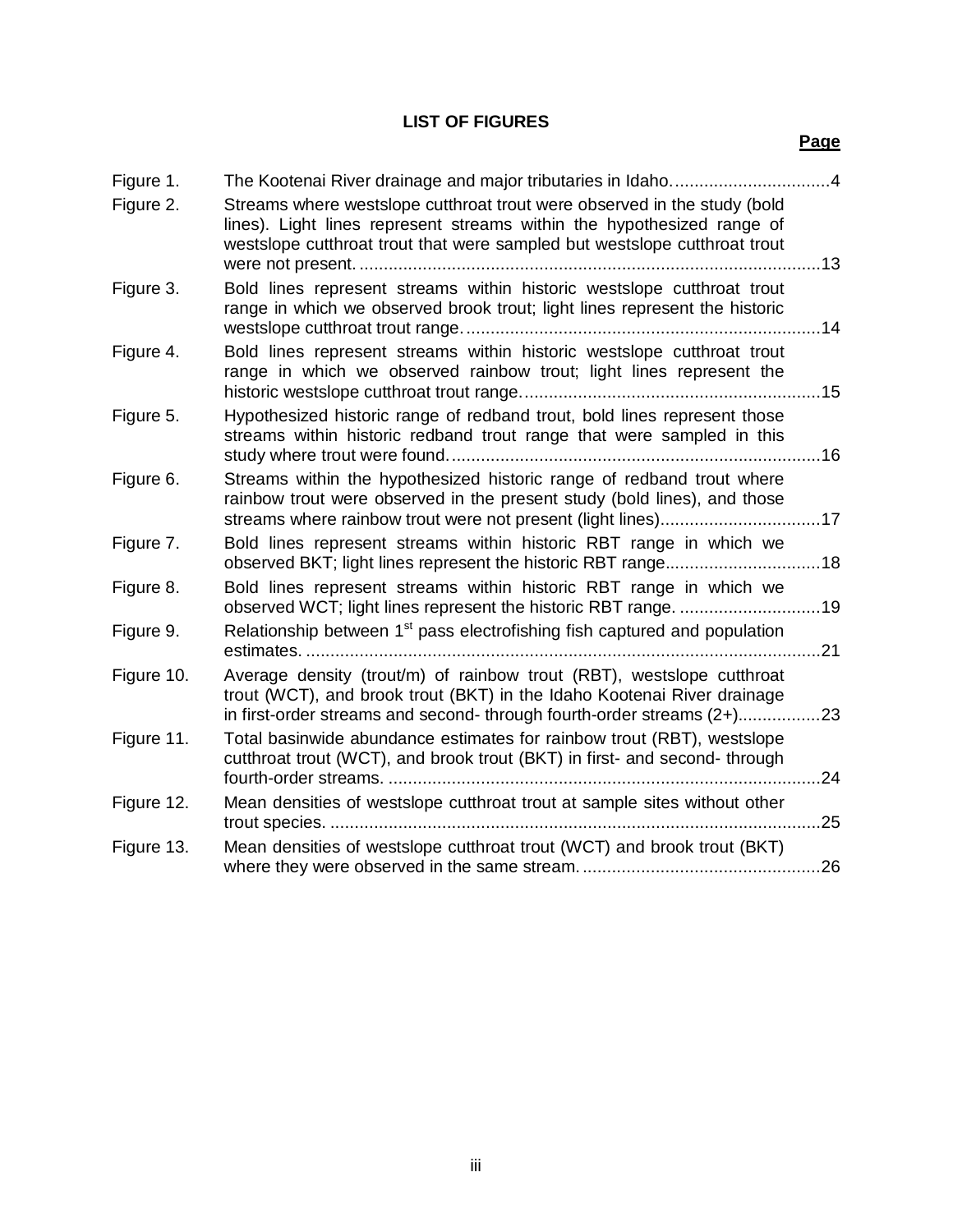#### **ABSTRACT**

<span id="page-5-0"></span>This research report addresses bull trout *Salvelinus confluentus* redd surveys, rainbow trout *Oncorhynchus mykiss* population monitoring, and trout distribution and abundance surveys in the Kootenai River drainage of Idaho. The bull trout is one of several sport fish native to the Kootenai River, Idaho that no longer support a fishery. Bull trout are currently listed under the Endangered Species Act, and population data is useful for monitoring status relative to recovery goals. A total of 33 bull trout redds were found in North and South Callahan creeks and Boulder Creek in 2006. This is an increase from 2005 and 2004 but less than the high count in 2003. However, because redd numbers have only been monitored since 2002, the data series is too short to determine bull trout population trends based on redd counts. Rainbow trout still provide an important Kootenai River sport fishery, but densities are low, at least partly due to limited recruitment. The rainbow trout proportional stock density (PSD) remained similar to values for 2004 and 2005. Proportional stock density values for 2004-2006 represent a decrease after the highest values were recorded in 2002 and 2003. In 2006, we sampled 105 sites using electrofishing or snorkeling gear to determine trout distribution and estimate trout abundance in first- through fourth-order streams throughout the Idaho portion of the Kootenai River basin. Sample sites were selected based on the Environmental Protection Agency's (EPA) Environmental Monitoring and Assessment Program (EMAP) protocol using spatially distributed random sites. We estimated the number of trout 100 mm and larger to be  $380,972 \pm 166,169$ (mean  $\pm$  95% confidence interval). Of these, we estimated that 168,014  $\pm$  84,248 were westslope cutthroat trout *O. clarkii lewisi,* 156,353 ± 59,222 were rainbow trout*,* and 56,605 ± 22,699 were brook trout *S. fontinalis.* We estimated the number of bull trout to be 734 ± 750 (90% CI) in first- through fourth-order streams. Few bull trout were captured ( $N = 12$ ), with density ranging from 0.023-0.067 fish/m. With regard to native fish, westslope cutthroat trout were present at 36 sites, rainbow trout were present at 43 sites, and bull trout were present at three sites. Introduced brook trout were the most widely distributed species, present at 47 sites. Additionally, brook trout were present at 21 of the 36 sites where we found westslope cutthroat trout. At sites where westslope cutthroat trout and brook trout were sympatric, westslope cutthroat trout densities were less than half compared to sites where only cutthroat were found. Management may be needed to limit further expansion of brook trout in the drainage or prevent further increases within streams where they already exist in order to minimize impact on native species.

Authors:

Jody P. Walters Senior Fishery Research Biologist

Cathy Gidley Fishery Research Biologist

Joshua L. McCormick Senior Fishery Technician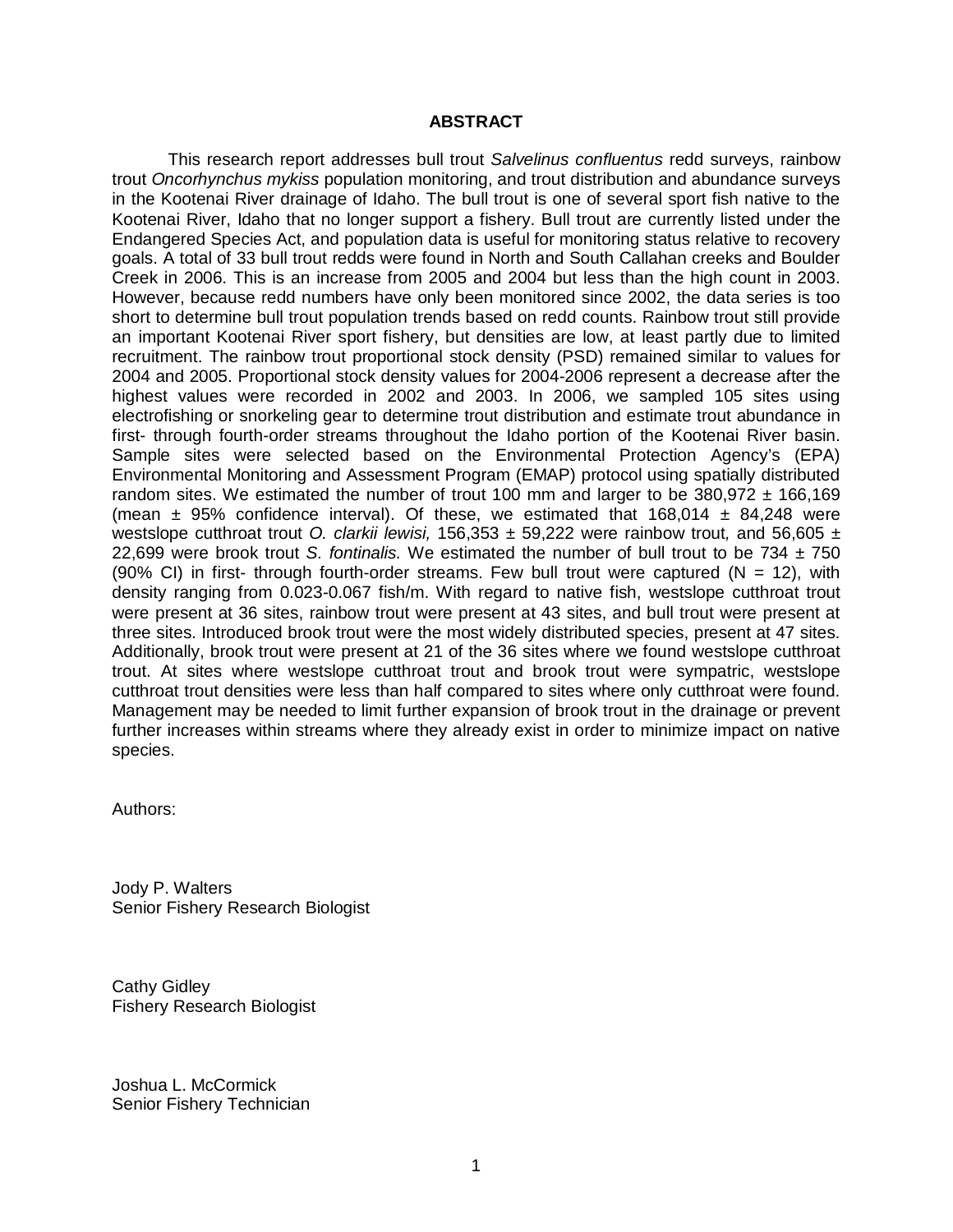#### **INTRODUCTION**

<span id="page-6-0"></span>The bull trout *Salvelinus confluentus* was listed as threatened under the Endangered Species Act in 1998. Bull trout are distributed throughout the Kootenai River main stem and some tributaries downstream of migration barriers (Partridge 1983; Paragamian 1994, 1995a; Downs 1999, 2000; Walters and Downs 2001; Walters 2002). Little is known about population numbers, but in 2003 juvenile bull trout densities ranged from 1.64/100  $m^2$  to 7.65/100  $m^2$  in four reaches in the Callahan Creek drainage (Walters 2004b). Bull trout redds were first documented in Boulder Creek in 2001 and in North and South Callahan creeks in 2002 (Walters 2003, 2004a). Annual bull trout redd counts have occurred on Boulder Creek since 2000 and in the Callahan Creek drainage since 2003 (Walters 2004b, Walters 2005). The bull trout draft recovery plan states that the trend criteria for recovery will be met when the bull trout population is accepted as stable or increasing based on at least 10 years of monitoring data (U.S. Fish and Wildlife Service 2002). The recovery plan calls for redd surveys to continue as a metric to document bull trout population trends (U.S. Fish and Wildlife Service 2002). Bull trout redd counts in Boulder and in North and South Callahan creeks will provide data to document population trends.

Rainbow trout *Oncorhynchus mykiss* are the most popular sport fish in the Idaho reach of the Kootenai River, but densities are low, ranging from 3 fish/ha in 1993 to 11 fish/ha in 2004 (Paragamian 1995a, 1995b; Downs 2000; Walters 2005). These low densities are at least partly due to limited juvenile recruitment (Walters et al. 2005). Decreased productivity in the Kootenai River downstream of Libby Dam may be another factor limiting fish populations (Woods 1982; Paragamian 1995a; Snyder and Minshall 1996). Woods (1982) reported that 63% of total phosphorus and 25% of total nitrogen in the Kootenai River system is captured within Lake Koocanusa. A nutrient restoration experiment is currently underway to test the nutrient limitation hypothesis (Hardy 2006). Another possible factor limiting the Kootenai River rainbow trout population may be angling exploitation (Walters and Downs 2001; Walters 2002). A 406 mm (16") minimum length limit and 2-fish bag limit was initiated in 2002 to the Kootenai River in Idaho. Annual monitoring will determine if nutrient restoration and the more restrictive fishing regulations are benefiting the rainbow trout population.

More research has been devoted to native salmonids in the Kootenai River main stem, while less is known about salmonid distribution and genetic integrity in the rest of the drainage in Idaho, including several streams with no documented surveys (Kootenai Tribe of Idaho and Montana Fish, Wildlife & Parks 2004). Redband rainbow trout *O. mykiss gairdneri* are native to the Kootenai River drainage. Genetically pure populations of redband trout have been documented in the Callahan Creek drainage and Boundary Creek, while populations with coastal (hatchery) rainbow trout have been identified in Deep Creek. Westslope cutthroat trout *O. clarkii lewisi* are also native to the Kootenai River drainage in Idaho. Recent research in the upper Kootenay River basin in Canada suggests that rainbow trout X westslope cutthroat trout hybridization is increasing and that hybrid swarms are likely to develop (Rubidge and Taylor 2005). In Idaho, westslope cutthroat trout were likely native to many Kootenai River tributaries that were inaccessible to rainbow trout due to upstream migration barriers. However, nonnative rainbow trout strains were stocked into some of those tributaries and in headwater lakes [\(http://fishandgame.idaho.gov/apps/stocking/year.cfm?region=1\)](http://fishandgame.idaho.gov/apps/stocking/year.cfm?region=1). Genetically pure westslope cutthroat trout populations were recently found in four streams in the Moyie River drainage and in Mission Creek, while eight additional populations had experienced genetic introgression (introgression levels <3%) from rainbow trout (Walters 2006). Brook trout *S. fontinalis*, an introduced salmonid, also occurs in the Kootenai River drainage in Idaho, but their distribution and numbers are not well documented. Identifying the distribution, abundance, and genetic integrity of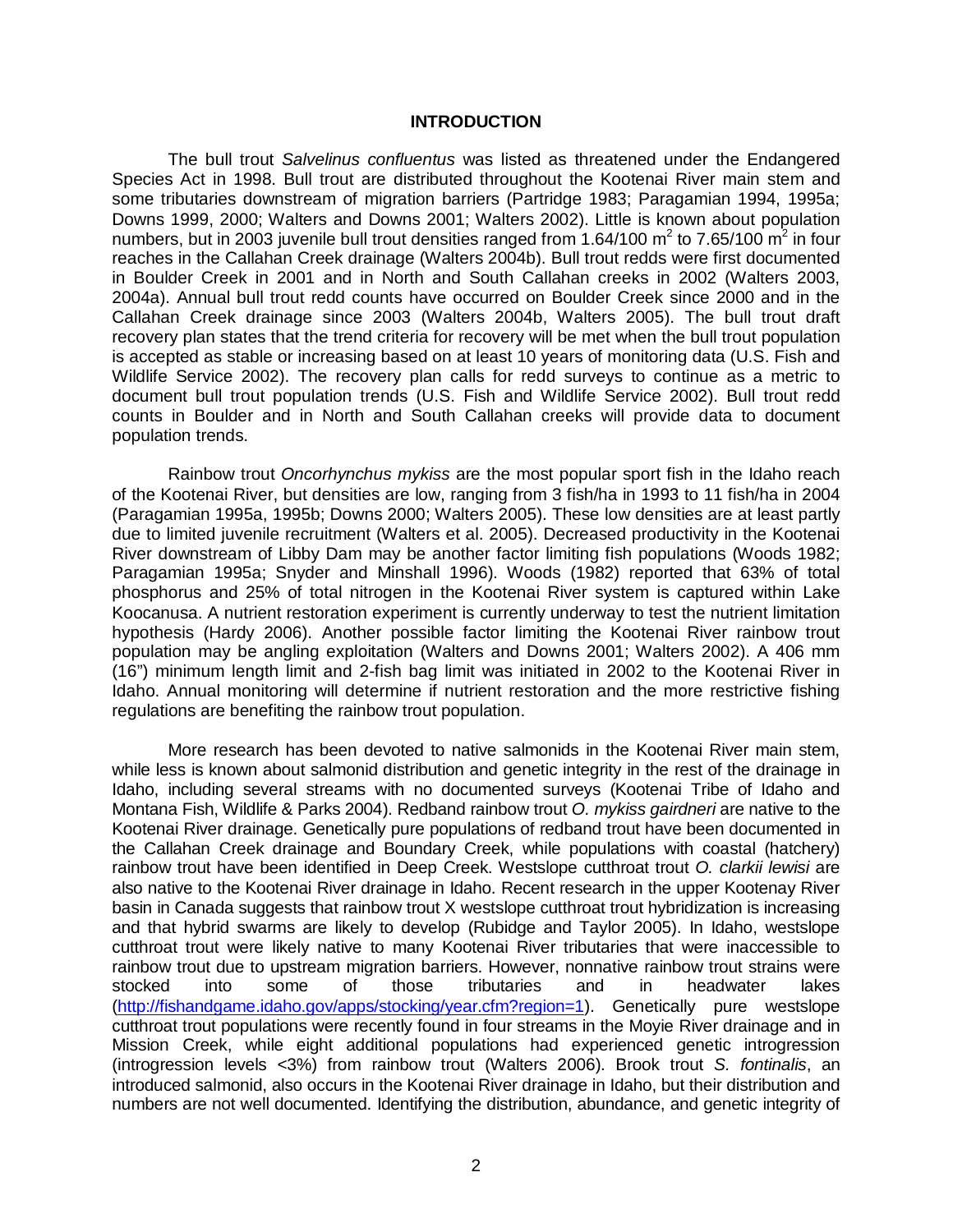salmonid species within the Kootenai River drainage in Idaho will aid in identifying future threats to these populations and providing management direction.

### **OBJECTIVES**

- <span id="page-7-0"></span>1. To have a recovering population of bull trout, as determined by improving numbers of redd counts in index streams in the Kootenai River drainage, Idaho.
- 2. To improve the size structure of rainbow trout (e.g., a positive trend in quality stock density) in response to changes in trout regulations initiated in 2002.
- 3. To have an estimate of the distribution and abundance of trout, by species, in the Kootenai River drainage, Idaho to help formulate management decisions.

### **STUDY AREA**

<span id="page-7-1"></span>The Kootenai River (spelled Kootenay in Canada) flows south out of British Columbia into Montana, northwest into Idaho, then north back into British Columbia and Kootenay Lake (Figure 1). It flows out of the west arm of Kootenay Lake and enters the Columbia River at Castlegar, British Columbia. In the U.S., the Kootenai River is regulated by Libby Dam, impounding Lake Koocanusa in Montana (Figure 1). In Idaho, the Kootenai River has the following three reaches: 1) the canyon reach (22 km) from the Montana border to the Moyie River, 2) the braided reach (10 km) from the Moyie River to Bonners Ferry, and 3) the meandering reach (73 km) from Bonners Ferry to the Canadian border (Fredericks and Hendricks 1997). The meandering reach has a relatively slow velocity and substrates consisting mainly of sand, silt, and clays (Partridge 1983). Dikes on either side of this reach reduce flooding into the adjacent agricultural lands. The braided and canyon reaches upstream of Bonners Ferry appear more suitable for fluvial rainbow trout with riffles, runs and pools, and gravel and cobble substrates. Sampling in 2006 was conducted in the Kootenai River and several tributary drainages including Boulder, Callahan, and Mission creeks and the Moyie River drainage (Figure 1). Waterfalls preventing the upstream migration of fish occur 1.9 km upstream from the mouth of Boulder Creek, 4.2 km upstream from the mouth of Mission Creek, and 2.4 km upstream from the mouth of the Moyie River (Partridge 1983).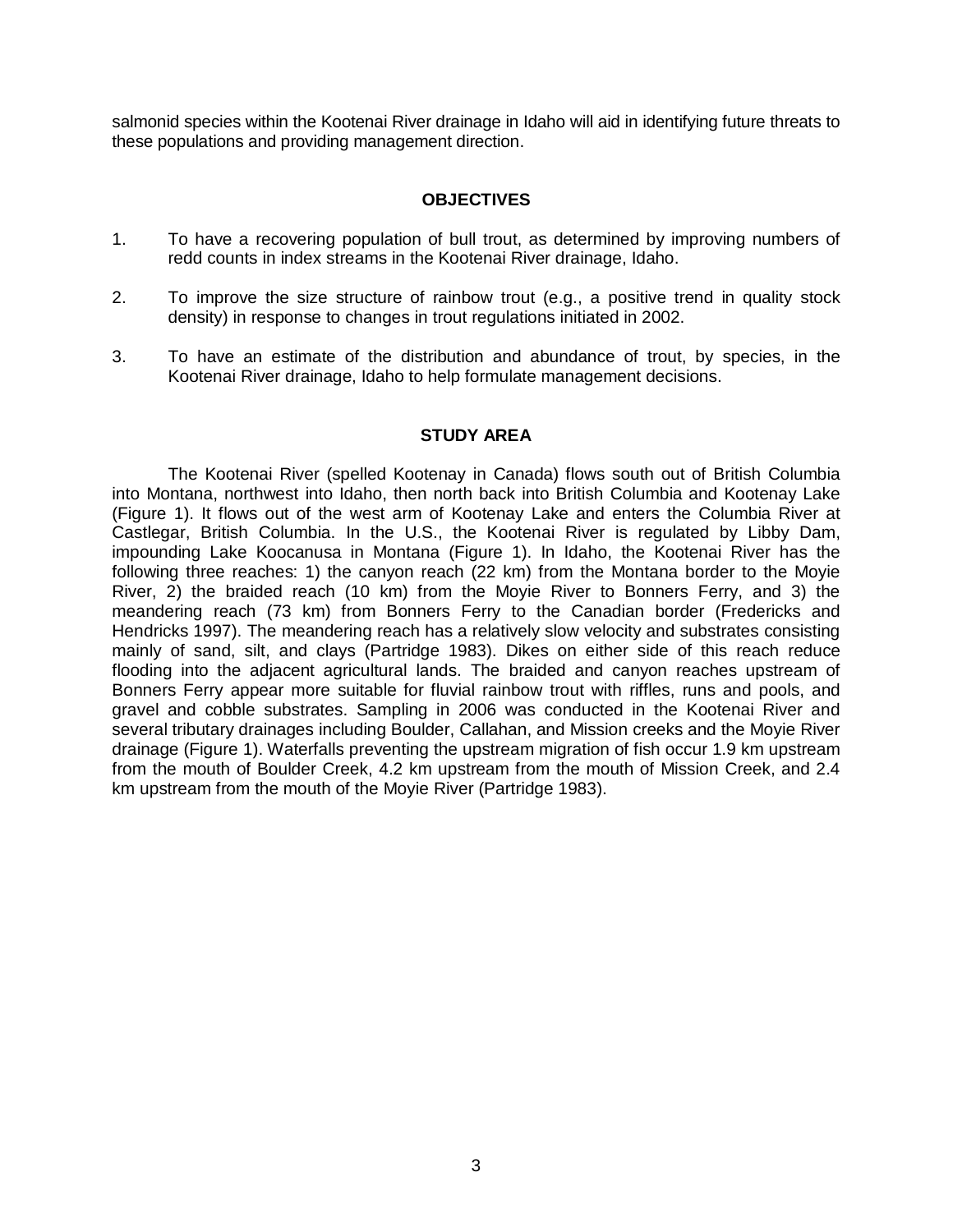

<span id="page-8-0"></span>Figure 1. The Kootenai River drainage and major tributaries in Idaho.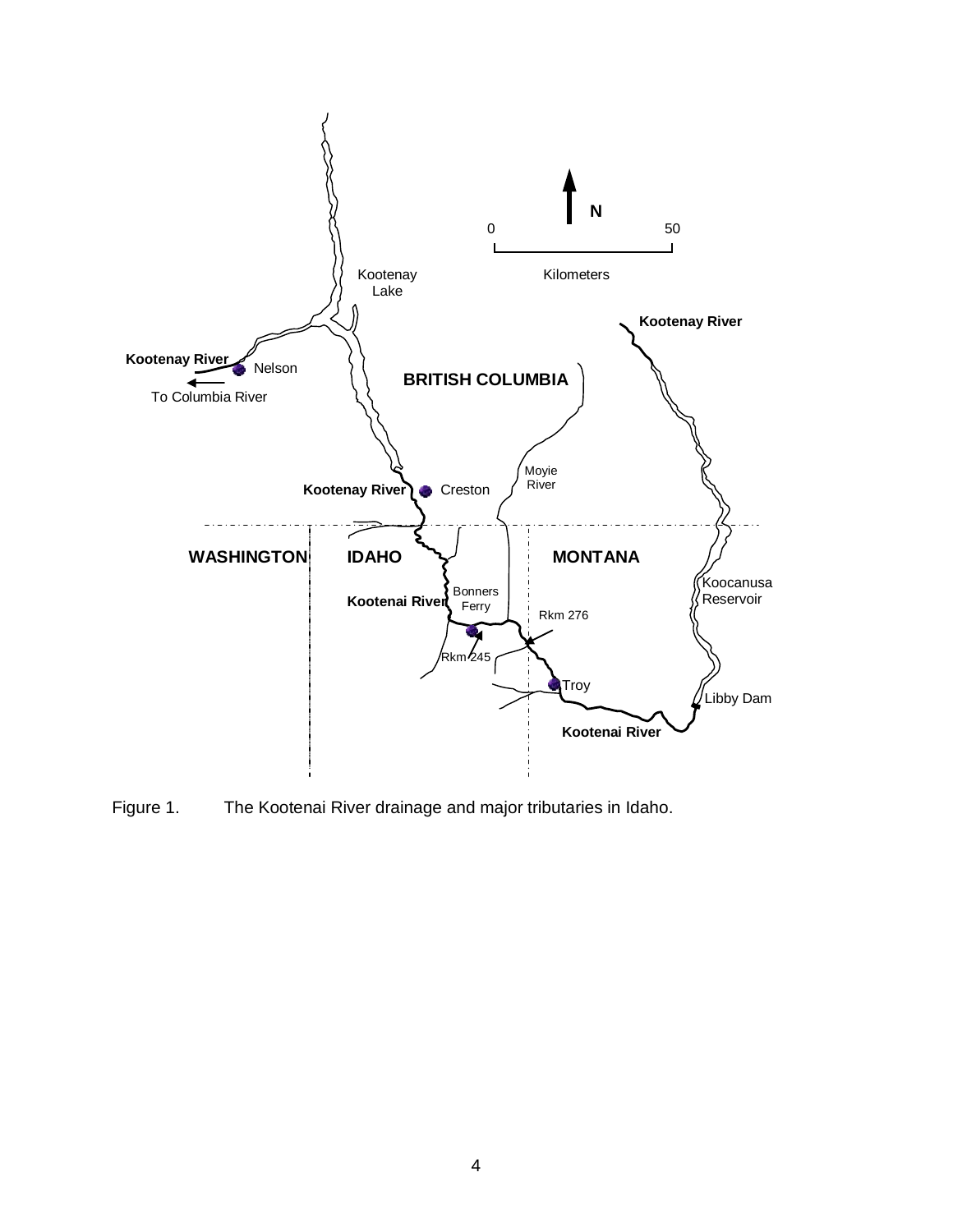#### **METHODS**

#### **Bull Trout Redd Surveys**

<span id="page-9-1"></span><span id="page-9-0"></span>Bull trout redd surveys were conducted along index transects (Walters 2004b) on October 5 on Boulder Creek and October 10, 2006 on North and South Callahan creeks. Each index transect was surveyed once during midday. Disturbed and cleaned gravel or cobble areas showing a pit and tailspill were identified as bull trout redds (Shepard and Graham 1983; Dunham et al. 2001).

#### **Rainbow Trout Population Monitoring**

<span id="page-9-2"></span>In fall 2006, rainbow trout were sampled while electrofishing the Kootenai River from rkm 250 (Cow Creek) to rkm 275.5 (near Boulder Creek) until a minimum sample size of 50 was reached. In addition, we used data collected during a companion study (Hardy 2006). Rainbow trout were measured for total length (mm), weighed (g), and released. Rainbow trout catch-perunit-effort, relative weights (*Wr*), proportional stock density (PSD), and quality stock density (QSD) were calculated (Anderson 1976; Wege and Anderson 1978; Anderson and Neumann 1996). These variables have been measured annually to monitor the rainbow trout population size structure. Proportional and quality stock densities were calculated for rainbow trout >305 mm and >406 mm, respectively, using 200 mm as stock length (Schill 1991). Confidence intervals (95%) were estimated for the PSD and QSD using the table provided by Gustafson (1988). Relative weights were calculated for rainbow trout length groups of 201-305 mm , 306- 406 mm, and >406 mm using the standard weight (*Ws*) equation for lotic rainbow trout populations proposed by Simpkins and Hubert (1996).

#### **Trout Distribution and Abundance Surveys**

### <span id="page-9-4"></span><span id="page-9-3"></span>**Sampling Design and Site Selection**

Selection of study sites was based on the Environmental Protection Agency's (EPA) Environmental Monitoring and Assessment Program (EMAP) protocol which uses a spatially balanced sampling design (Stevens and Olsen 2003; Stevens and Olsen 2004). The EPA provided a list of 2,082 possible sample site UTM coordinates within the Kootenai River drainage of Idaho. These sites were stratified by stream order (first through fourth order). Sampling initially occurred on the first 30 sites for first-order streams. After initial sampling, it is believed a representative sample of first-order streams was obtained and therefore, sampling continued down the list with only stream orders two and higher. Sites that were sampleable were considered to be target sites. However, some target sites could not be sampled as a result of denied access, low conductivity and water temperature, dry channels, and a frozen channel at one site. Additionally, some sites were identified as nontarget as a result of being high order (greater than 5), zero order (irrigation canals and ditches, intermittent streams), impounded streams, or as a result of map error (no stream located at GPS coordinates). These sites were not included in abundance or distribution analysis. Sample sites were located using handheld Global Positioning System (GPS) units.

#### <span id="page-9-5"></span>**Fish Sampling**

Fish sampling to quantify densities and distribution of trout was conducted from mid-May through early October 2006. We initially used electrofishing to conduct removal estimates of trout abundance but learned that water conductivity was often  $\lt 25$   $\mu$ S/cm. We then used snorkel sampling when water conductivity was <25 µS/cm and electrofishing when conductivity was ≥25 µS/cm (personal communication Smith-Root technician). Conductivity was measured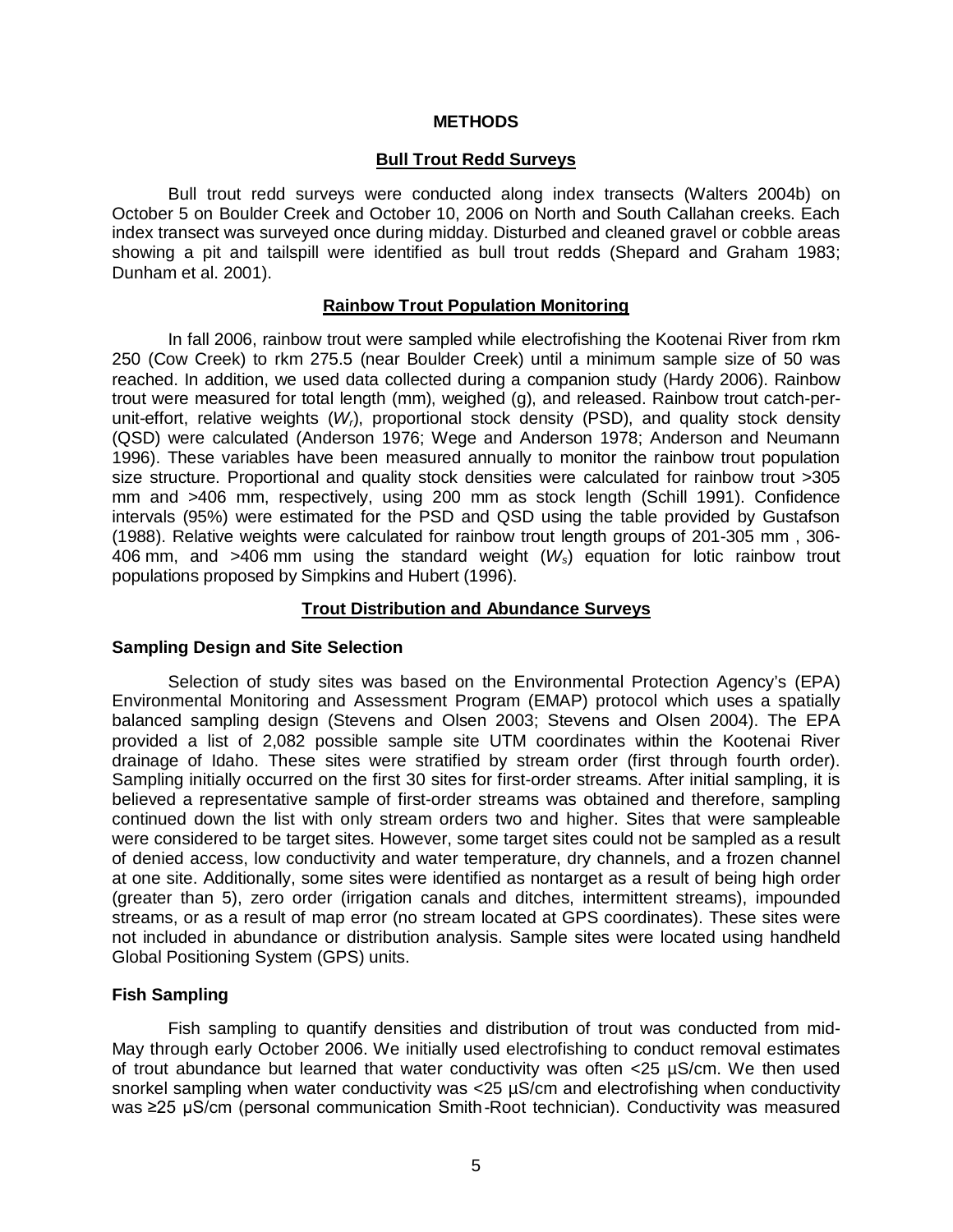using a Hanna Instruments handheld digital conductivity meter. In streams less than about 5 m wetted width, electrofishing removals were conducted using a single backpack electrofisher (Smith-Root, Inc. Vancouver, Washington; Model 11A or Halltech Aquatic Research Inc. Guelph, Ontario, Canada; Model HT 2000 B) with pulsed DC. Sites greater than 5 m wide were electrofished with two backpack electrofishers. Voltage and frequency settings ranged from 200- 700 V and 15-60 Hz, respectively, depending on conductivity and efficiency. Efficiency was observed visually by the electrofisher operator based on fish attraction to the anode probe; electrofisher settings were adjusted accordingly in order to maximize fish attraction. Sites that were too wide or deep to effectively electrofish were snorkeled.

Sample sites were usually 100 m in length, but a natural barrier or obstruction within 95 to 105 meters upstream of the bottom of the site may have varied from the 100 m standard site length. We used 5 mm mesh block nets at the upstream and downstream end of each electrofishing reach in order to meet the assumption that the fish population was closed (Ricker 1975; Peterson et al. 2005). A block net was not used at the upstream end of a site if a barrier existed that would prevent upstream fish passage.

Electrofishing was performed while walking upstream with one or two netters. Fish were held in buckets until each pass was completed. If 10 or less fish were captured in the initial electrofishing pass, another pass was not completed. If 25% or less fish were captured in the second electrofishing pass, relative to the initial pass, a third pass was not completed (K. Meyer, Idaho Department of Fish and Game, personal communication). At two sites, we used Peterson mark recapture electrofishing (Ricker 1975). Fish were captured with a backpack electrofisher, marked with an upper caudal fin clip, and released between block nets. We returned the following day and recaptured fish with a backpack electrofisher; block nets were left in place overnight.

After each pass, the fish were anesthetized, identified, measured for total length to the nearest millimeter, and weighed to the nearest gram. A tissue sample was taken from rainbow trout, westslope cutthroat trout, and bull trout for genetic analysis.

Snorkel sites were sampled by one to four snorkelers depending on water visibility, habitat type, and stream width, as described by Thurow (1994). Snorkeling generally followed the direct enumeration sampling procedures of Thurow (1994). When two or more snorkelers were required, the stream width was divided into equal corridors with each snorkeler counting all fish in one direction between themselves and the adjacent snorkeler or shoreline (Schill and Griffith 1984; Northcote and Wilkie 1963).

Snorkelers recorded fish species and length group on a PVC sleeve, on their arm, or with a grease pencil or called out the data to a recorder on the bank. Fish lengths were estimated as either  $\lt$  or  $\ge$  100 mm. Prior to beginning the summer snorkel surveys, snorkelers were trained and practiced estimating the lengths of objects placed in the stream.

#### <span id="page-10-0"></span>**Habitat Assessment**

Habitat categories were characterized at each site including average wetted width, average depth, water temperature (using a handheld thermometer), conductivity, dominant riparian habitat, land use, Rosgen stream type (Rosgen 1994), streamflow conditions, sinuosity, valley bottom type, substrate composition, percent shade rating, and percent bank stability.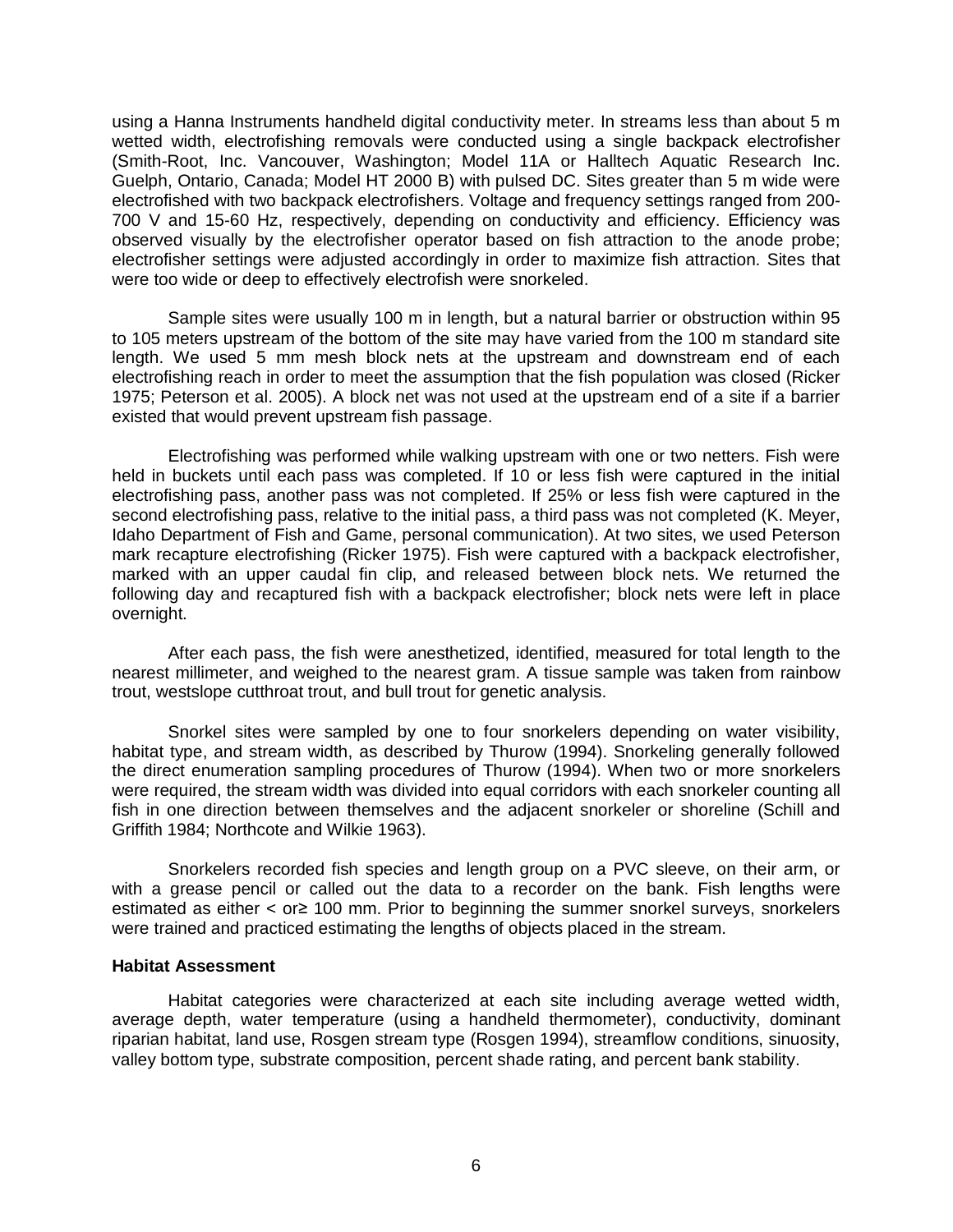Ten habitat transects were usually measured at each site, but five transects were measured at some sites due to time constraints. The first transect was randomly chosen within the first 10 m upstream of the furthest downstream extent of the site, with subsequent transects continuing upstream every ten meters (Overton et al. 1997).

Average wetted width was measured to the nearest 0.1 m with a 30 m measuring tape. If the transect fell in a split channel, the width of the exposed channel was subtracted from the overall width. Depths were taken at 25%, 50%, and 75% of the wetted width and divided by four to compensate for bank depth of zero (Overton et al. 1997). Depths were measured with a staff to the nearest 0.01 m.

Substrate composition, bank stability, and percent shade were visually estimated along a 1 m wide band centered on the transect. Substrate classes ranged from fines to bedrock based on the Wentworth Scale (Harrelson et al. 1994). Bank stability was measured as described by Overton et al. (1997, and shade ratings were expressed as a percentage. Dominant riparian type, land use, streamflow conditions, valley bottom type, sinuosity, and Rosgen stream type were visual observations that were representative of the entire reach. Gradient was measured using a handheld clinometer. Gradients were recorded over the longest straight reaches within the survey reach. Three gradients were taken for each site and averaged. Habitat data was entered into the Idaho Department of Fish and Game Standard Stream Survey database, but further analysis is beyond the scope of this report.

#### <span id="page-11-0"></span>**Historic Ranges of Native Trout**

We hypothesize that the historic range of the westslope cutthroat trout in the Kootenai River drainage in Idaho is limited to portions of tributaries upstream of fish migration barriers (Behnke 1992). We considered the main Kootenai River below Kootenai Falls and upstream to migration barriers in tributaries to the Kootenai River to be historic Columbia River redband trout range (Behnke 1992).

### <span id="page-11-1"></span>**Trout Abundance Estimates**

Population estimates were calculated only for trout ≥100 mm. *Fisheries Analysis+* (*FA+*) software was used to calculate maximum likelihood abundance estimates for sites where three or more electrofishing passes were conducted (Montana Fish, Wildlife, and Parks 2004; Zippen 1958). We established a linear regression relationship between the number of fish captured on the first pass and the population estimates from three pass electrofishing sites. This relationship was used to estimate the trout population at one and two pass electrofishing sites (K. Meyer, Idaho Department of Fish and Game, personal communication). Sites with a capture probability (CP) lower than 0.5 were not included in the linear regression relationship, because low CP underestimates population size (Riley and Faush 1992; Peterson et al. 2004).

We estimated snorkeling efficiency at eight sites by marking trout prior to snorkeling the site and recording the number of marked fish observed while snorkeling (Thurow et al. 2006). Fish were captured using angling or electrofishing gear, measured for total length (mm,), weighed (g), marked with an upper caudal fin clip, and released within the site between block nets. Sites were snorkeled between 1 h and 1 d after fish were released. Block nets were left in place for this duration to ensure that fish did not enter or exit the site. Separate efficiency estimates were calculated for each species at each site. Snorkel efficiency was estimated as the proportion of marked fish observed in a reach to the total number of fish marked in that reach. In order to obtain a population estimate, the total number of fish captured in a reach was divided by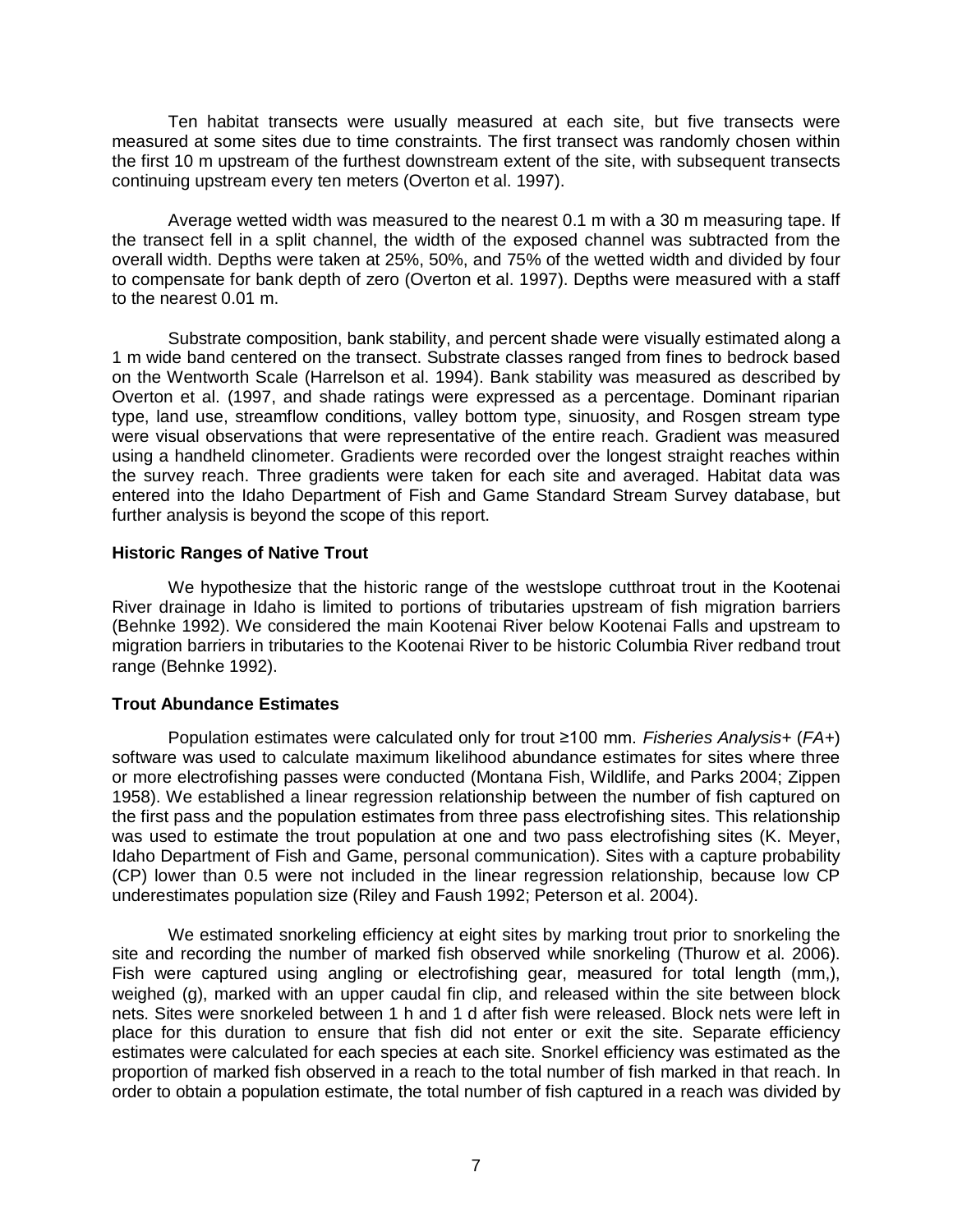the snorkel efficiency. Hybrid cutthroat x rainbow trout were considered rainbow trout because these hybrids look more like rainbow trout than cutthroat trout and were difficult to distinguish while snorkeling. Trout population estimates were converted to linear density estimates (trout/m). Thurow and Schill (1996) estimated an efficiency of 75% while day snorkeling for bull trout; because we did not calculate bull trout snorkeling efficiency, we applied the 75% efficiency estimate to our bull trout density estimate.

Trout abundance estimates for the entire drainage within Idaho were calculated. An R function was used to extrapolate abundance by species using the above density estimates and the total kilometers of stream within the Idaho portion of the drainage (Phil Larsen, U.S. Environmental Protection Agency, personal communication). Abundance estimates included 95% confidence intervals. Bull trout abundance basinwide was calculated using stratified random sampling formulas from Scheaffer et al. (1996). We calculated the total number of sampling units in each stratum (*Ni*) by dividing the total stream length by the typical sampling reach length (100 m). Abundance estimates were standardized to density per 100 linear meters of stream and a mean abundance ( i) within each stratum was calculated and an associated variance. For total population size (*Ncensus*), we used the formula

$$
(N_{census}) = \sum_{i=1}^{L} N_i \overline{y}_i ,
$$

and for variance of *Ncensus* we used the formula

$$
V\!(\!N_{census}) = \sum_{i=1}^{L} N_i{}^2 \left(\!\frac{N_i-n_i}{N_i}\!\right)\!\left(\frac{s_i{}^2}{n_i}\right) \,, \label{eq:V_Ncensus}
$$

where  $s_i^2$  is the variance of the observations in stratum *i*, and  $n_i$  is the sample size within stratum *i*. From this we calculated 90% confidence intervals around the abundance estimates.

We used a two-sample t-test to compare the means of sites where only westslope cutthroat trout were present versus sites where they were sympatric with brook trout. Raw data and fish population estimates for each site were entered into the Idaho Department of Fish and Game Standard Stream Survey database.

#### **RESULTS**

#### **Bull Trout Redd Surveys**

<span id="page-12-1"></span><span id="page-12-0"></span>Twenty-nine bull trout redds were observed in North Callahan Creek, four in South Callahan Creek, and none in Boulder Creek. A summary of bull trout redd counts for the Kootenai River drainage in Idaho since 2000 is shown in Table 1.

#### **Rainbow Trout Population Monitoring**

<span id="page-12-2"></span>In fall 2006, 130 rainbow trout were collected during 16,140 s (4.48 h) of electrofishing effort on the Kootenai River, for a catch per unit effort of 29 fish/h. A summary of electrofishing catch per unit effort data collected for rainbow trout since 2000 is shown in Table 2. The rainbow trout proportional stock density (PSD) was 32, while the quality stock density (QSD) was 1. Relative weight values were 90 for the 201-305 mm length group, 84 for the 306-406 mm length group, and 76 for fish >406 mm. A summary of rainbow trout population metrics data collected since 1993 are shown in Table 3.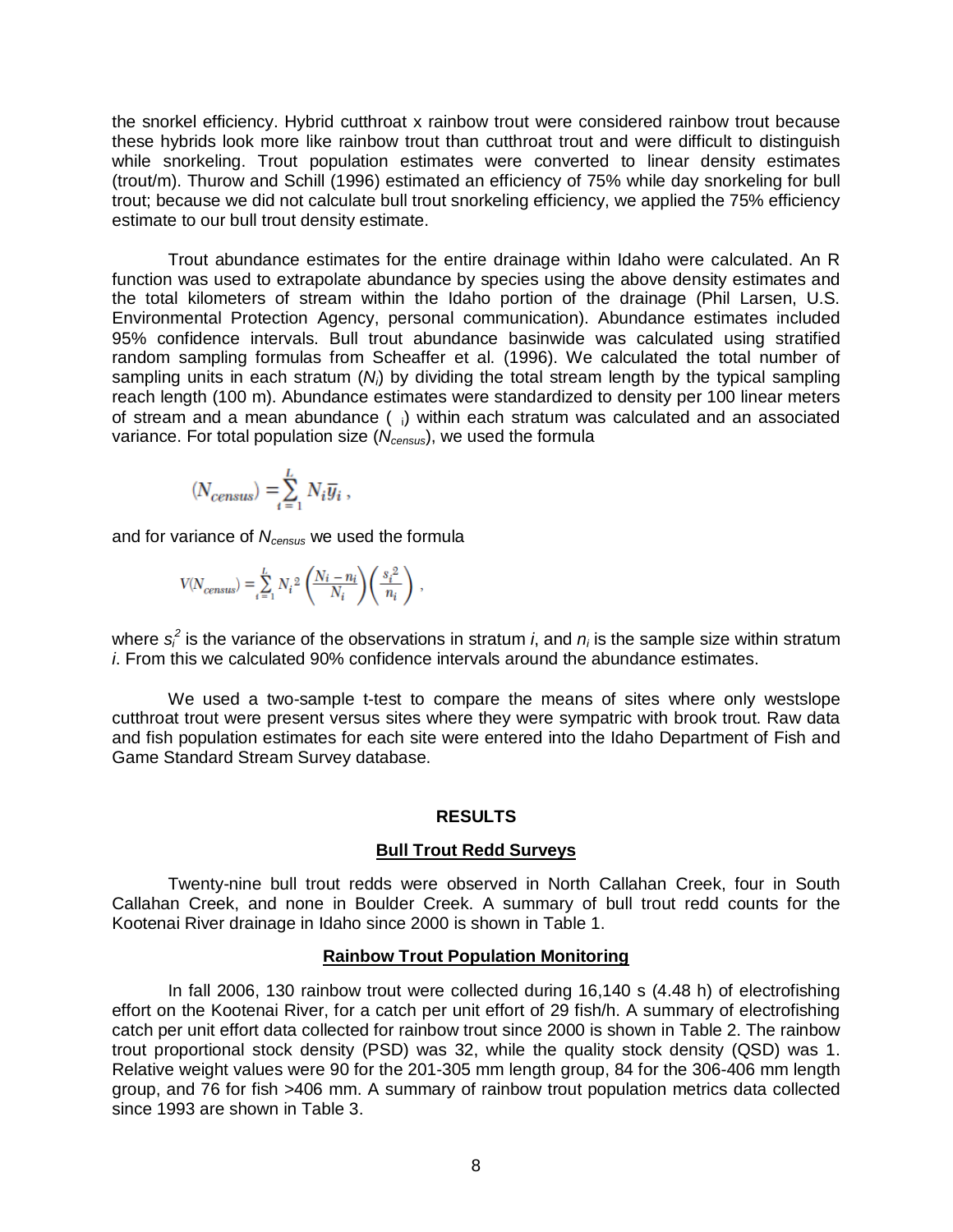Table 1. Numbers of bull trout redds in the Kootenai River drainage of Idaho, 2000-2006.

|                 |      |                                |                     |                              |                                        |          |                              | <b>Number</b>  |
|-----------------|------|--------------------------------|---------------------|------------------------------|----------------------------------------|----------|------------------------------|----------------|
|                 |      | Transect                       |                     | <b>Start point</b>           | Transect                               |          | End point                    | οf             |
|                 |      | start point                    |                     | UTM coordinates <sup>a</sup> | end point                              |          | UTM coordinates <sup>a</sup> | bull trout     |
| <b>Stream</b>   | Year | description                    | <b>Eastings</b>     | <b>Northings</b>             | description                            | Eastings | <b>Northings</b>             | redds          |
| Boulder Cr.     | 2000 | mouth                          | 569849              | 5386164                      | waterfalls 1.9 km upstr.               | 568641   | 5385028                      | 0              |
| Boulder Cr.     | 2001 | mouth                          | 569849              | 5386164                      | waterfalls 1.9 km upstr.               | 568641   | 5385028                      | $\overline{2}$ |
| Boulder Cr.     | 2002 | mouth                          | 569849              | 5386164                      | waterfalls 1.9 km upstr.               | 568641   | 5385028                      | 2              |
| Boulder Cr.     | 2003 | mouth                          | 569849              | 5386164                      | waterfalls 1.9 km upstr.               | 568641   | 5385028                      | 0              |
| Boulder Cr.     | 2004 | mouth                          | 569849              | 5386164                      | waterfalls 1.9 km upstr.               | 568641   | 5385028                      |                |
| Boulder Cr.     | 2005 | mouth                          | 569849              | 5386164                      | waterfalls 1.9 km upstr.               | 568641   | 5385028                      |                |
| Boulder Cr.     | 2006 | mouth                          | 569849              | 5386164                      | waterfalls 1.9 km upstr.               | 568641   | 5385028                      | 0              |
| N. Callahan Cr. | 2002 | 100 m downstr. of Smith Cr.    | 569501              | 5365990                      | Waterfalls barrier                     | 568218   | 5366538                      | 13             |
| N. Callahan Cr. | 2003 | Jill Cr., Montana <sup>p</sup> | 570786 <sup>c</sup> | 5365340°                     | Waterfalls barrier                     | 568218   | 5366538                      | 32             |
| N. Callahan Cr. | 2004 | Jill Cr., Montana              | 570786°             | 5365340°                     | Waterfalls barrier                     | 568218   | 5366538                      | 17             |
| N. Callahan Cr. | 2005 | Jill Cr., Montana              | 570786°             | 5365340°                     | Waterfalls barrier                     | 568218   | 5366538                      | 10             |
| N. Callahan Cr. | 2006 | Jill Cr., Montana              | 570786 <sup>c</sup> | 5365340°                     | Waterfalls barrier                     | 568218   | 5366538                      | 29             |
| S. Callahan Cr. | 2002 | bridge on forest rd. 4554      | 570596              | 5362719                      | Forest Rd. 414 bridge (trailhead #154) | 566519   | 5361191                      | 3 <sup>e</sup> |
| S. Callahan Cr. | 2003 | bridge on forest rd. 4554      | 570596              | 5362719                      | Forest Rd. 414 bridge (trailhead #154) | 567347   | 5360822                      | 10             |
| S. Callahan Cr. | 2004 | bridge on forest rd. 4554      | 570596              | 5362719                      | Forest Rd. 414 bridge (trailhead #154) | 567347   | 5360822                      | 8              |
| S. Callahan Cr. | 2005 | bridge on forest rd. 4554      | 570596              | 5362719                      | Forest Rd. 414 bridge (trailhead #154) | 567347   | 5360822                      | 5              |
| S. Callahan Cr. | 2006 | bridge on forest rd. 4554      | 570596              | 5362719                      | Forest Rd. 414 bridge (trailhead #154) | 567347   | 5360822                      | 4              |

<span id="page-13-0"></span><sup>a</sup> UTM Zone 11; WGS84 datum.<br><sup>b</sup> On 9/24/2003 the section from approximately 500 m downstream of Jill Creek upstream to Jill Creek was also surveyed, but no redds were seen.

Estimated from electronic version of topographic map.<br>
S. Callahan was also surveyed from the Forest Road 414 bridge upstream approximately 500 m, but no redds were seen.<br>
One additional redd was found within 0.9 km upstre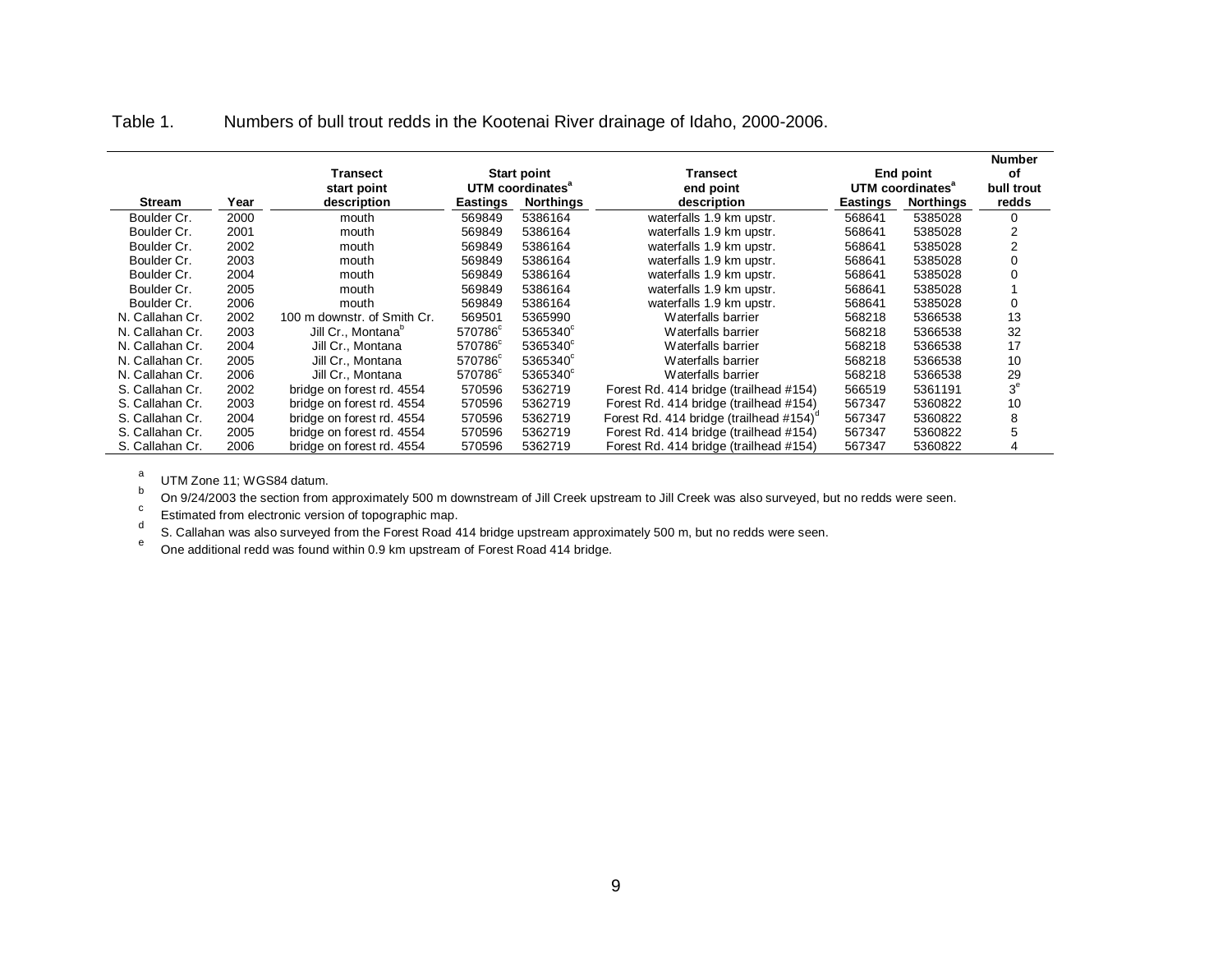| Length<br>group<br>(mm) | 2000<br><b>CPUE</b><br>(n/h) | 2001<br><b>CPUE</b><br>(n/h) | 2002<br><b>CPUE</b><br>n/h) | 2003<br><b>CPUE</b><br>(n/h) | 2004<br><b>CPUE</b><br>(n/h) | 2005<br><b>CPUE</b><br>(n/h) | 2006<br><b>CPUE</b><br>(n/h) |
|-------------------------|------------------------------|------------------------------|-----------------------------|------------------------------|------------------------------|------------------------------|------------------------------|
| $≤199$                  | 7.9                          | 3.8                          | 7.0                         | 3.8                          | 4.3                          | 4.1                          | 4.2                          |
| 200-305                 | 12.7                         | 10.5                         | 6.5                         | 7.0                          | 18.1                         | 19.8                         | 16.7                         |
| 306-406                 | 7.9                          | 3.4                          | 7.8                         | 7.6                          | 7.2                          | 7.0                          | 7.8                          |
| >406                    | 0.4                          | 0.0                          | 0.3                         | 1.0                          | 0.0                          | 1.0                          | 0.2                          |
| all                     | $28.8^a$                     | 17.7                         | 21.5                        | 19.3                         | 29.6                         | 31.9                         | 29.0                         |

<span id="page-14-1"></span>Table 2. Rainbow trout catch per unit effort (CPUE) by electrofishing in the fall, Kootenai River, Idaho.

<span id="page-14-2"></span>Table 3. Summary of population statistics for rainbow trout sampled by electrofishing during fall in the Kootenai River (rkm 250 to rkm 275), including proportional (PSD) and quality (QSD) stock densities  $("—" = no data).$ 

|        |                          |          |                |      |      |            | <b>PSD</b> |     | QSD             |            |                         |           |
|--------|--------------------------|----------|----------------|------|------|------------|------------|-----|-----------------|------------|-------------------------|-----------|
|        | Population               | Lower    | <b>Upper</b>   |      |      |            | ± 95%      |     | ± 95%           |            | <b>Relative weights</b> |           |
| Year   | estimate                 | 95% C.L. | 95% C.L.       | n/ha | n/km | <b>PSD</b> | <b>CI</b>  | QSD | Cl <sup>a</sup> | 201-305 mm | 306-406 mm              | $>406$ mm |
| 1993   | 98                       | 78       | 118            | 3.3  | 33   |            |            |     |                 |            |                         |           |
| 1994   | 135                      | 114      | 160            | 4.6  | 45   |            |            |     |                 |            |                         |           |
| 1998   | 217                      | 168      | 294            | 7.4  | 72   | 42         | 12         | 5   | _               | 85         | 83                      | 83        |
| 1999   | 217                      | 160      | 332            | 7.4  | 72   | 47         | 13         | 3   |                 | 95         | 86                      | 81        |
| 2000   |                          |          |                |      |      | 39         | 15         | 2   |                 | 86         | 79                      | 82        |
| 2001   |                          |          |                |      |      | 24         | 22         | 0   |                 | 83         | 80                      |           |
| 2002   |                          |          |                |      |      | 55         | 15         | 2   |                 | 83         | 80                      | 96        |
| 2003   |                          |          |                |      |      | 55         | 16         | 6   |                 | 84         | 85                      | 83        |
| 2004   | 335                      | 190      | 800            | 11.4 | 112  | 35         | 9          |     | 5               | 86         | 85                      |           |
| 2005   |                          |          |                |      |      | 29         | 10         | 4   | 5               | 89         | 83                      | 84        |
| 2006   | $\overline{\phantom{a}}$ | ۰        | $\blacksquare$ | -    |      | 32         | 10         |     |                 | 90         | 84                      | 76        |
| $\sim$ |                          |          |                |      |      |            |            |     |                 |            |                         |           |

<sup>a</sup> Sample sizes were too small prior to 2004 to calculate confidence intervals for QSD.

#### **Trout Distribution and Abundance Surveys**

<span id="page-14-0"></span>We estimated that there were 1,749 km (1:100,000 scale) of first- through fourth-order stream in the Kootenai River drainage in Idaho (Table 4). We sampled, or attempted to sample, 131 sites. Of these sites, three were designated as nontarget, 23 sites as target not sampled, and 105 as target sampled. Nontarget site designations were a result of map error (1) and impoundment (2). Target sites not sampled were a result of access being denied (4 sites), low conductivity and temperature (3 sites), dry streams (15), and a frozen stream (1 site). We considered 1,702 km of stream target water and 47 km of stream nontarget (P. Larsen, U.S. Environmental Protection Agency, personal communication; Table 4).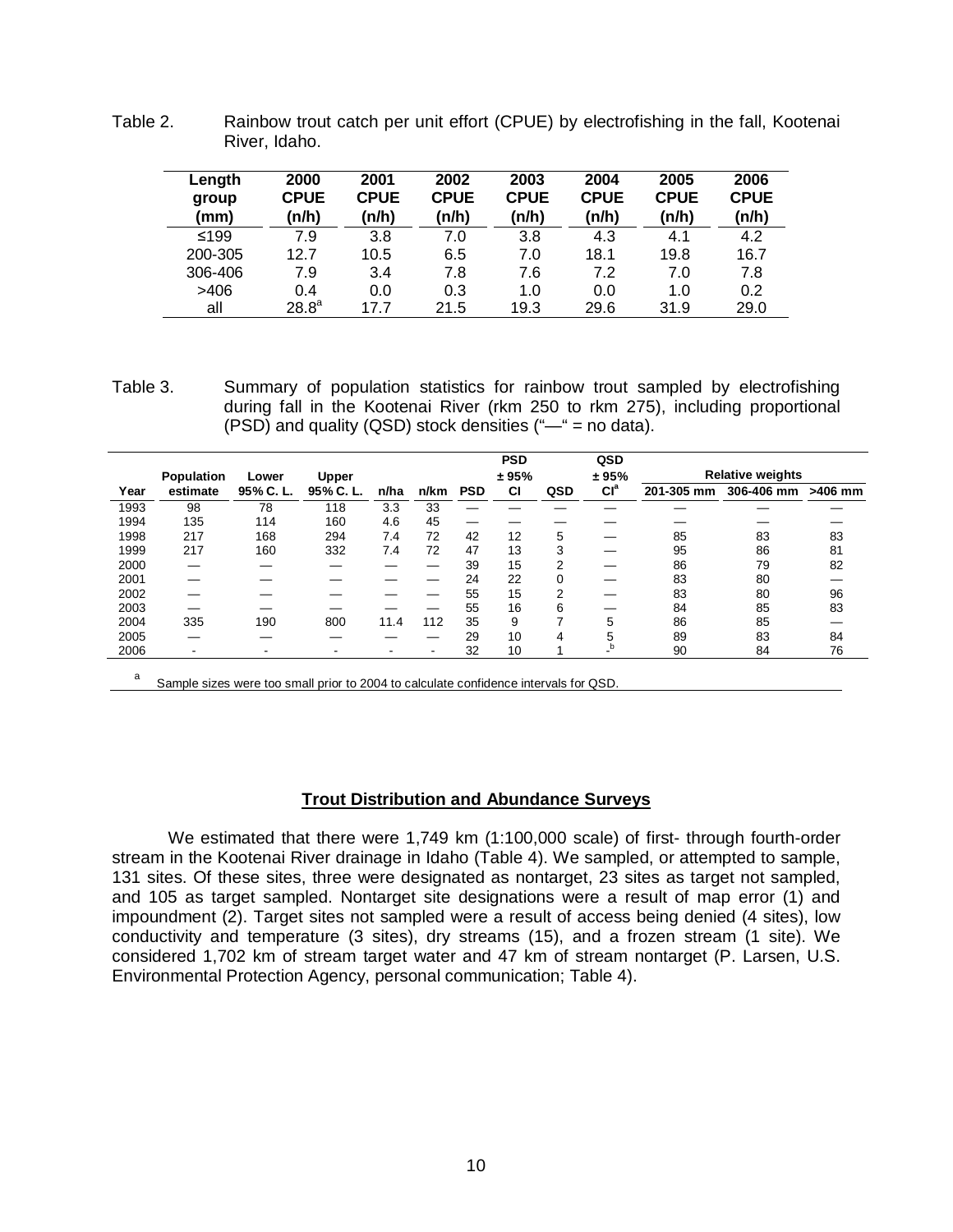| <b>Stream Order</b> | <b>Target</b><br>Stream (km) | <b>Nontarget Stream</b><br>(km) | Total (km) |
|---------------------|------------------------------|---------------------------------|------------|
|                     | 1112                         |                                 | 1112       |
| 2                   | 316                          | 42                              | 358        |
| 3                   | 211                          |                                 | 211        |
|                     | 63                           | 5                               | 68         |
| Total               | 1702                         |                                 | 1749       |

<span id="page-15-1"></span>Table 4. Total length (km) of stream by order and target code in the Kootenai River drainage, Idaho.

We sampled 105 sites with either electrofishing or snorkeling gear; 20 (19%) sites occurred in first-order stream reaches, 37 (35%) were second-order, 35 (33%) were third-order, and 13 (12%) were fourth-order.

#### <span id="page-15-0"></span>**Distribution of Trout**

Brook trout were the most widely distributed species of trout in the Kootenai River drainage in Idaho, present at 47 (45%) sites (Table 5). Rainbow trout and hybrids were present at 43 (41%) sites, westslope cutthroat trout were present at 36 (34%) sites, and bull trout were present at three (3%) sites. Westslope cutthroat trout were the primary trout species found at sample sites in first-order streams; however, they were not as widely distributed at third- and fourth-order streams as were rainbow trout and brook trout (Table 5).

| characteristics               | <b>Stream Order</b> |     |     |    |       |  |  |  |
|-------------------------------|---------------------|-----|-----|----|-------|--|--|--|
|                               |                     | 2   | 3   | 4  | Total |  |  |  |
| Total km of stream            | 1112                | 358 | 211 | 68 | 1749  |  |  |  |
| km of Target stream           | 1112                | 316 | 211 | 63 | 1702  |  |  |  |
| Total number of sites sampled | 20                  | 37  | 35  | 13 | 105   |  |  |  |
| Sites containing trout        | 5                   | 33  | 31  | 10 | 79    |  |  |  |
| Sites containing RBT          |                     | 14  | 19  | 10 | 43    |  |  |  |
| Sites containing WCT          | 5                   | 16  | 12  | 3  | 36    |  |  |  |
| Sites containing BLT          |                     |     | 2   |    | 3     |  |  |  |
| Sites containing BKT          |                     | 19  | 21  | 6  | 47    |  |  |  |
| WCT sites containing RBT      |                     | 2   | 3   | 3  | 8     |  |  |  |
| WCT sites containing BKT      |                     | 8   | 9   | 3  | 21    |  |  |  |
| RBT sites containing BKT      |                     |     | 12  | 6  | 25    |  |  |  |

<span id="page-15-2"></span>Table 5. Distribution of rainbow trout (RBT), westslope cutthroat trout (WCT), bull trout (BLT), and brook trout (BKT) by stream order.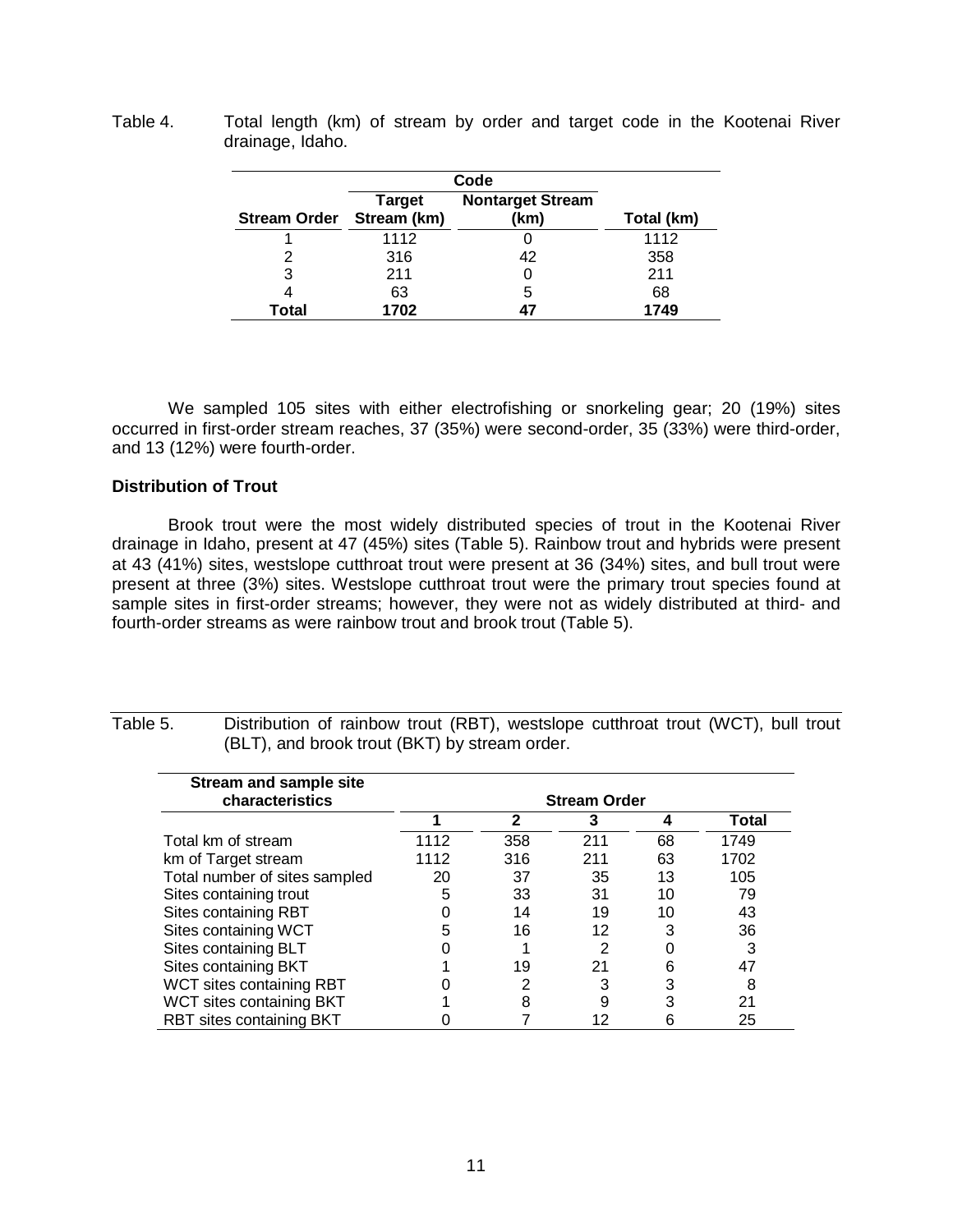#### <span id="page-16-0"></span>**Current Distribution within Historic Ranges**

We sampled 26 streams containing trout thought to be within historic westslope cutthroat trout range (Table 6; Figure 1). Westslope cutthroat trout were present at 17 (65%) of these sites (Figure 2). Brook trout were present at 16 (62%) streams within the native historic range of westslope cutthroat trout. Additionally, brook trout were observed at seven of the nine streams where westslope cutthroat were no longer present (Figure 3). Rainbow trout were present at 11 (42%) streams within the historic westslope cutthroat trout range, and were present at six of the nine sites that no longer contained westslope cutthroat trout (Figure 4). We observed eight streams (31%) with only cutthroat trout within the historic range.

<span id="page-16-1"></span>Table 6. Historic and current study locations of westslope cutthroat trout (WCT) and redband trout and study locations of rainbow trout (RBT), brook trout (BRK), and bull trout (BLT).

|                       | <b>Historic</b> | <b>Study</b> | <b>Historic</b> | <b>Study</b> |            |            |            |
|-----------------------|-----------------|--------------|-----------------|--------------|------------|------------|------------|
| <b>Stream</b>         | <b>WCT</b>      | <b>WCT</b>   | <b>Redband</b>  | Redband      | <b>RBT</b> | <b>BRK</b> | <b>BLT</b> |
| <b>Ball Creek</b>     | $\checkmark$    | ✓            |                 |              |            |            |            |
| <b>Beaver Creek</b>   | ✓               | ✓            |                 |              |            | ✓          |            |
| <b>Boulder Creek</b>  |                 | $\checkmark$ |                 |              |            |            |            |
| <b>Boundary Creek</b> |                 | $\checkmark$ |                 |              |            |            |            |
| <b>Brush Creek</b>    | ✓               | $\checkmark$ |                 |              |            |            |            |
| <b>Canuck Creek</b>   | ✓               | ✓            |                 |              |            |            |            |
| Caribou Creek         |                 | ✓            |                 |              |            |            |            |
| <b>Cone Creek</b>     |                 |              |                 |              |            |            |            |
| <b>Cow Creek</b>      |                 |              |                 |              |            | ✓          |            |
| <b>Curley Creek</b>   | ✓               |              |                 |              |            |            |            |
| <b>Cutoff Creek</b>   |                 |              |                 |              |            |            |            |
| Deep Creek            |                 |              |                 |              |            | ✓          |            |
| Deer Creek            |                 |              |                 |              |            | ✓          |            |
| <b>Fall Creek</b>     |                 |              |                 |              |            |            |            |
| <b>Fisher Creek</b>   |                 |              |                 |              |            |            |            |
| <b>Grass Creek</b>    | ✓               |              |                 |              |            | ✓          |            |
| <b>Hall Creek</b>     |                 |              |                 |              |            | ✓          |            |
| Long Canyon           |                 |              |                 |              |            | ✓          |            |
| <b>Mission Creek</b>  | ✓               |              |                 |              |            | ✓          |            |
| Moyie River           |                 |              |                 |              |            | ✓          |            |
| Myrtle Creek          |                 |              |                 |              |            |            |            |
| North Callahan        |                 |              |                 |              | ✓          |            |            |
| <b>Ruby Creek</b>     | ✓               |              |                 |              |            | ✓          |            |
| Sand Creek            | ✓               |              |                 |              |            | ✓          |            |
| <b>Skin Creek</b>     | ✓               | ✓            |                 |              |            |            |            |
| <b>Smith Creek</b>    | ✓               | ✓            |                 |              |            |            |            |
| <b>Snow Creek</b>     |                 |              |                 |              |            |            |            |
| South Callahan        |                 |              |                 |              |            |            |            |
| <b>Trout Creek</b>    | ✓               |              |                 |              |            |            |            |
| <b>Wall Creek</b>     |                 | ✓            |                 |              |            |            |            |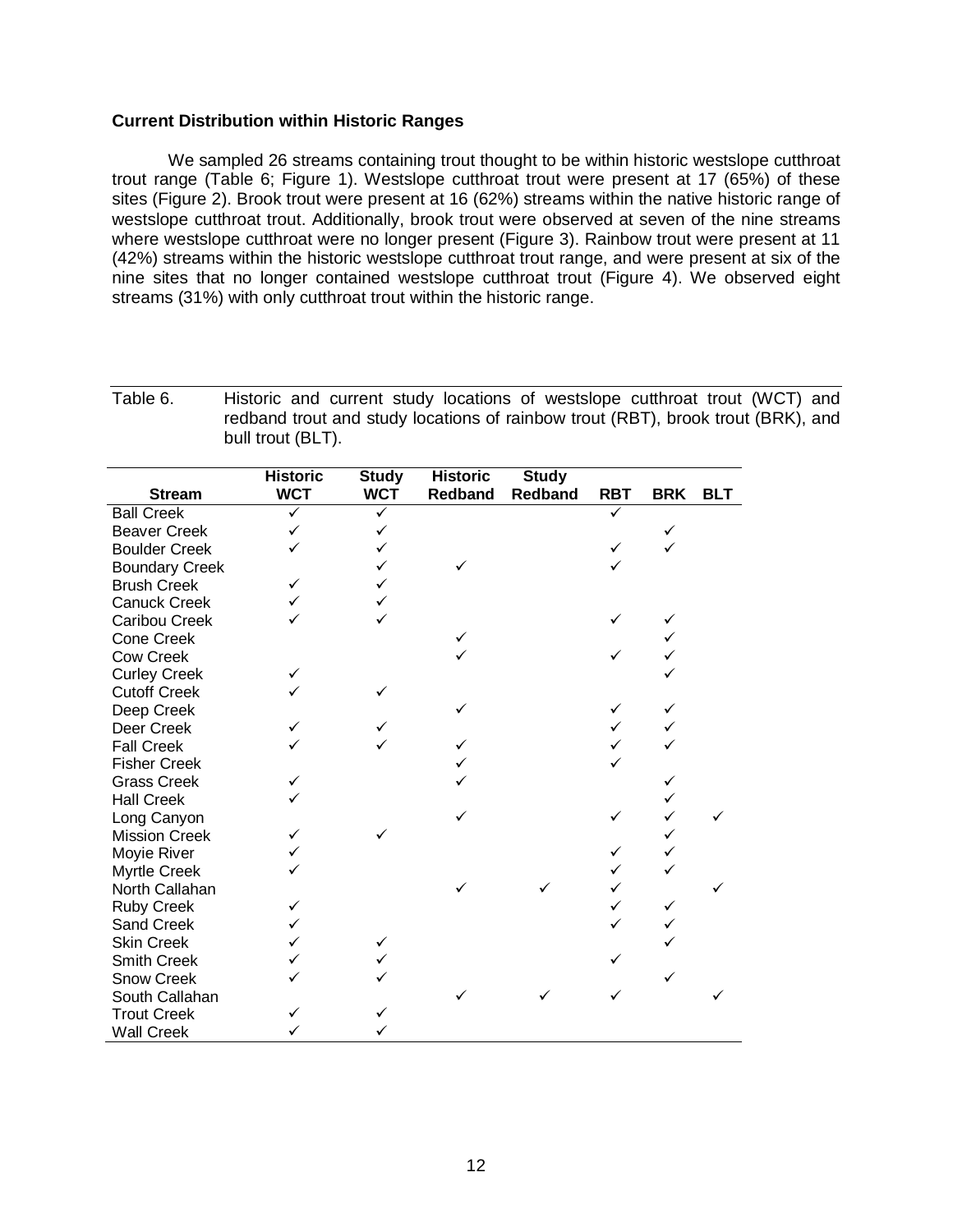<span id="page-17-0"></span>Figure 2. Streams where westslope cutthroat trout were observed in the study (bold lines). Light lines represent streams within the hypothesized range of westslope cutthroat trout that were sampled but westslope cutthroat trout were not present.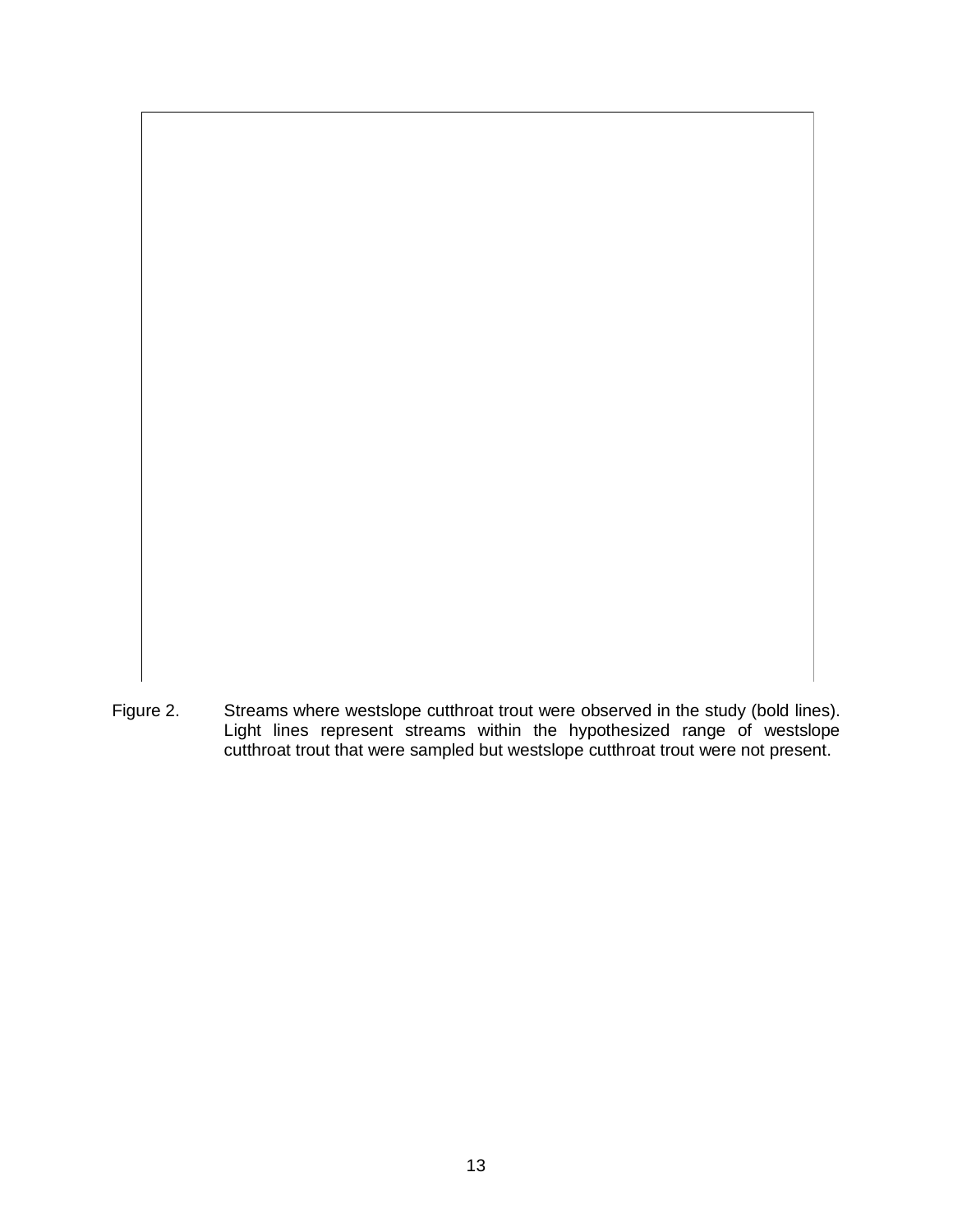<span id="page-18-0"></span>Figure 3. Bold lines represent streams within historic westslope cutthroat trout range in which we observed brook trout; light lines represent the historic westslope cutthroat trout range.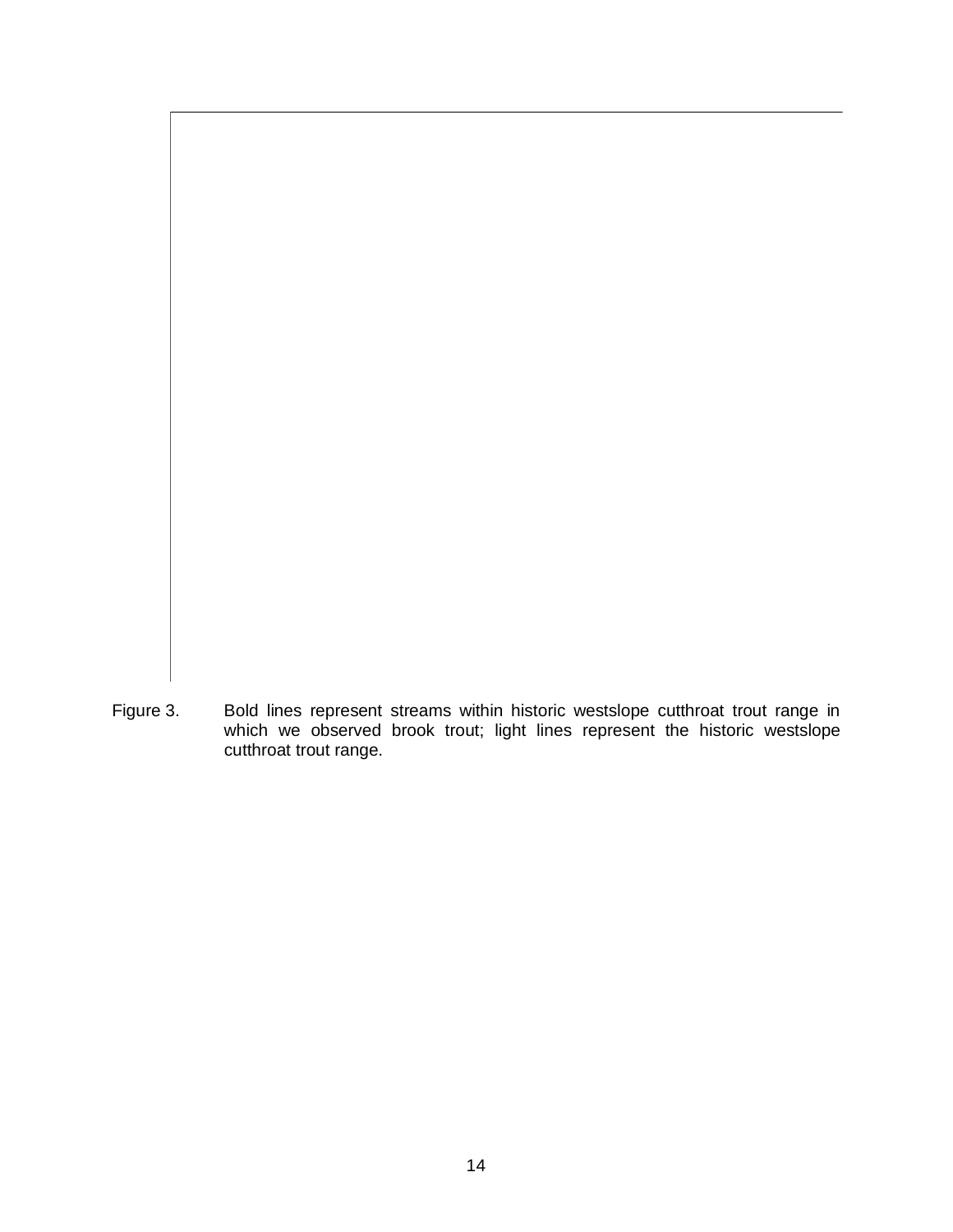<span id="page-19-0"></span>Figure 4. Bold lines represent streams within historic westslope cutthroat trout range in which we observed rainbow trout; light lines represent the historic westslope cutthroat trout range.

We sampled 12 streams containing trout thought to be within historic Columbia River redband trout range (Table 6; Figure 5). We observed rainbow trout at 10 (83%) of these streams (Figure 6). Brook trout were observed at six (50%) streams within the native redband range and were observed at both streams where rainbow trout were absent (Figure 7). Westslope cutthroat trout were observed at two (17%) streams within historic redband range (Figure 8).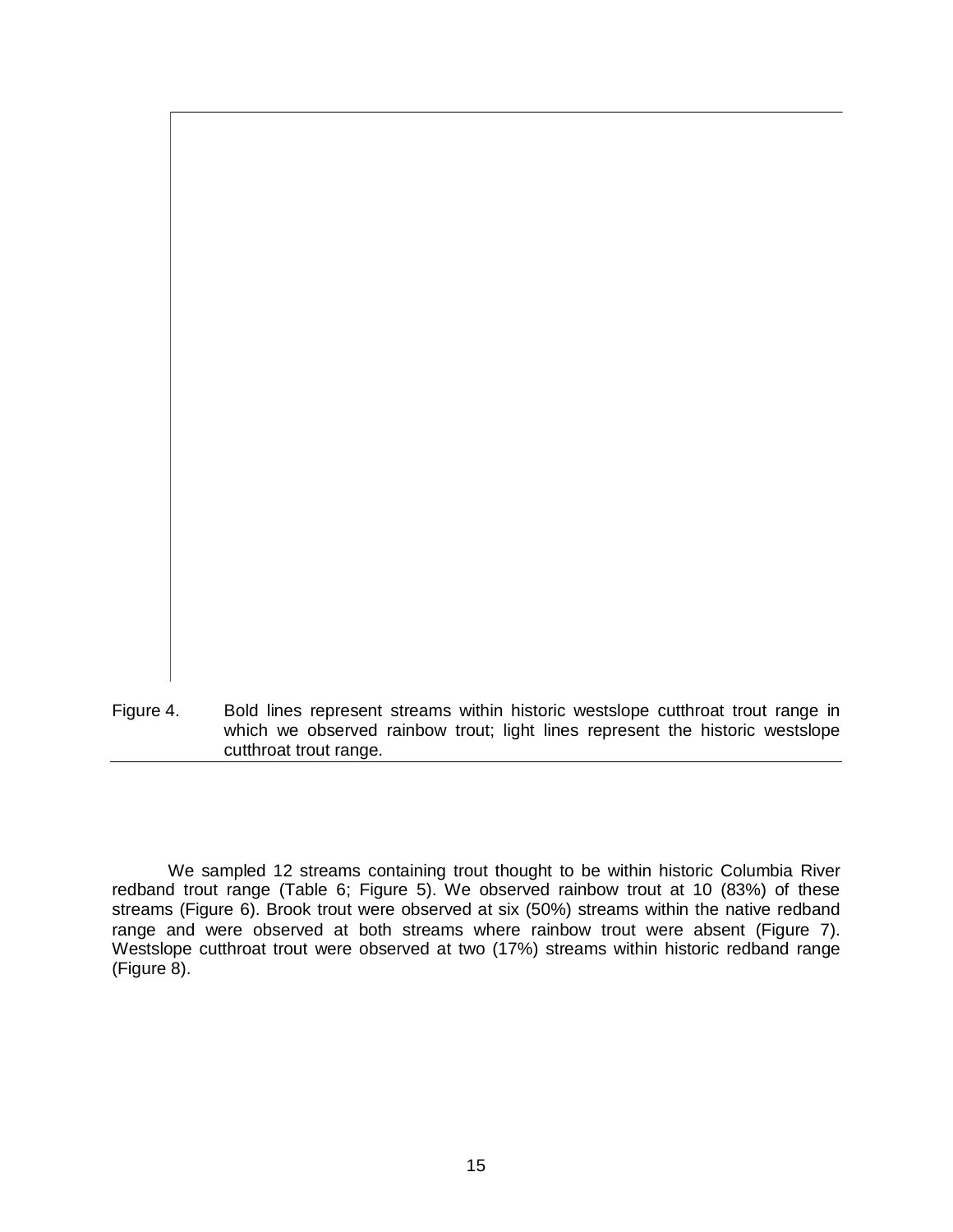<span id="page-20-0"></span>Figure 5. Hypothesized historic range of redband trout, bold lines represent those streams within historic redband trout range that were sampled in this study where trout were found.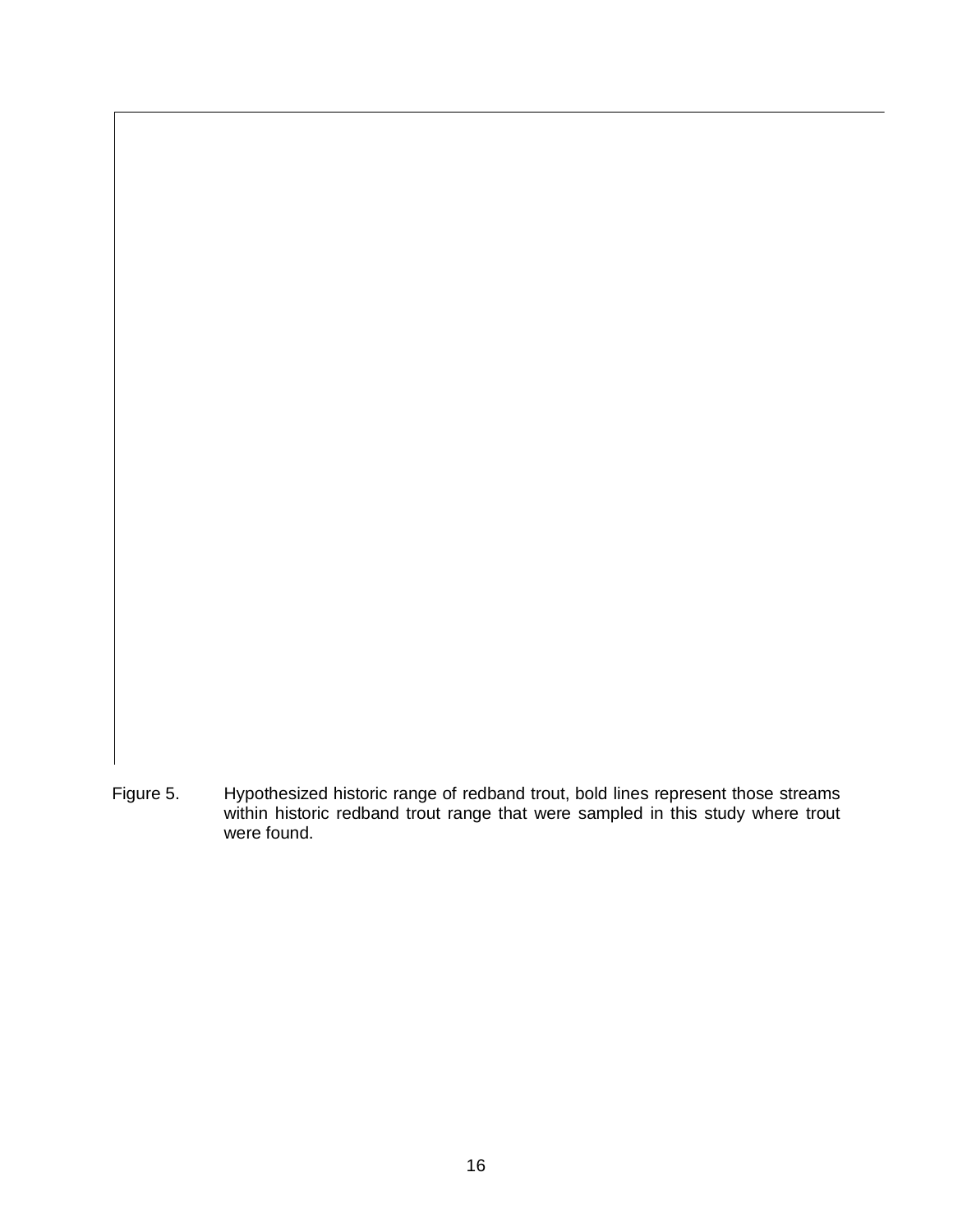<span id="page-21-0"></span>Figure 6. Streams within the hypothesized historic range of redband trout where rainbow trout were observed in the present study (bold lines), and those streams where rainbow trout were not present (light lines)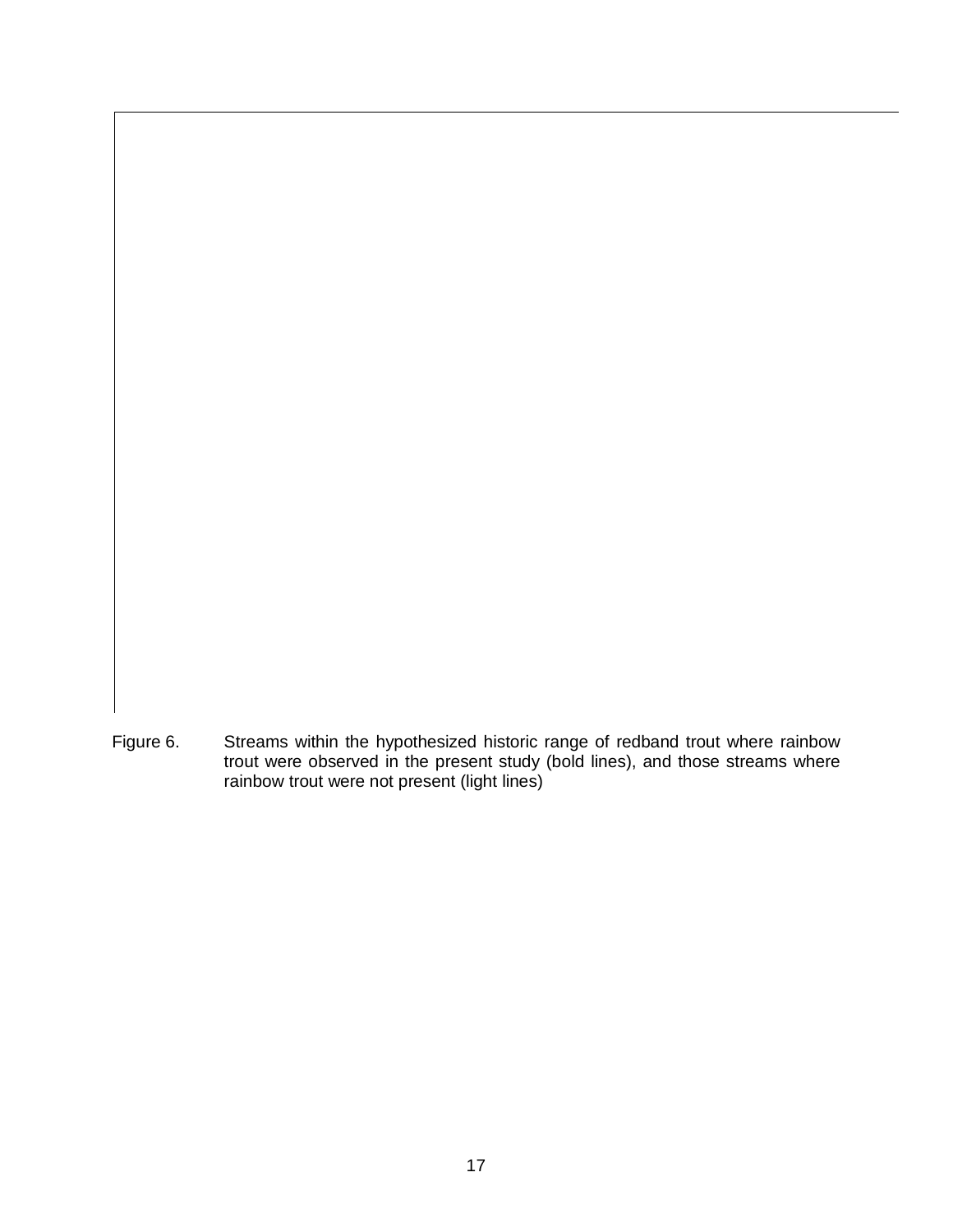<span id="page-22-0"></span>Figure 7. Bold lines represent streams within historic RBT range in which we observed BKT; light lines represent the historic RBT range.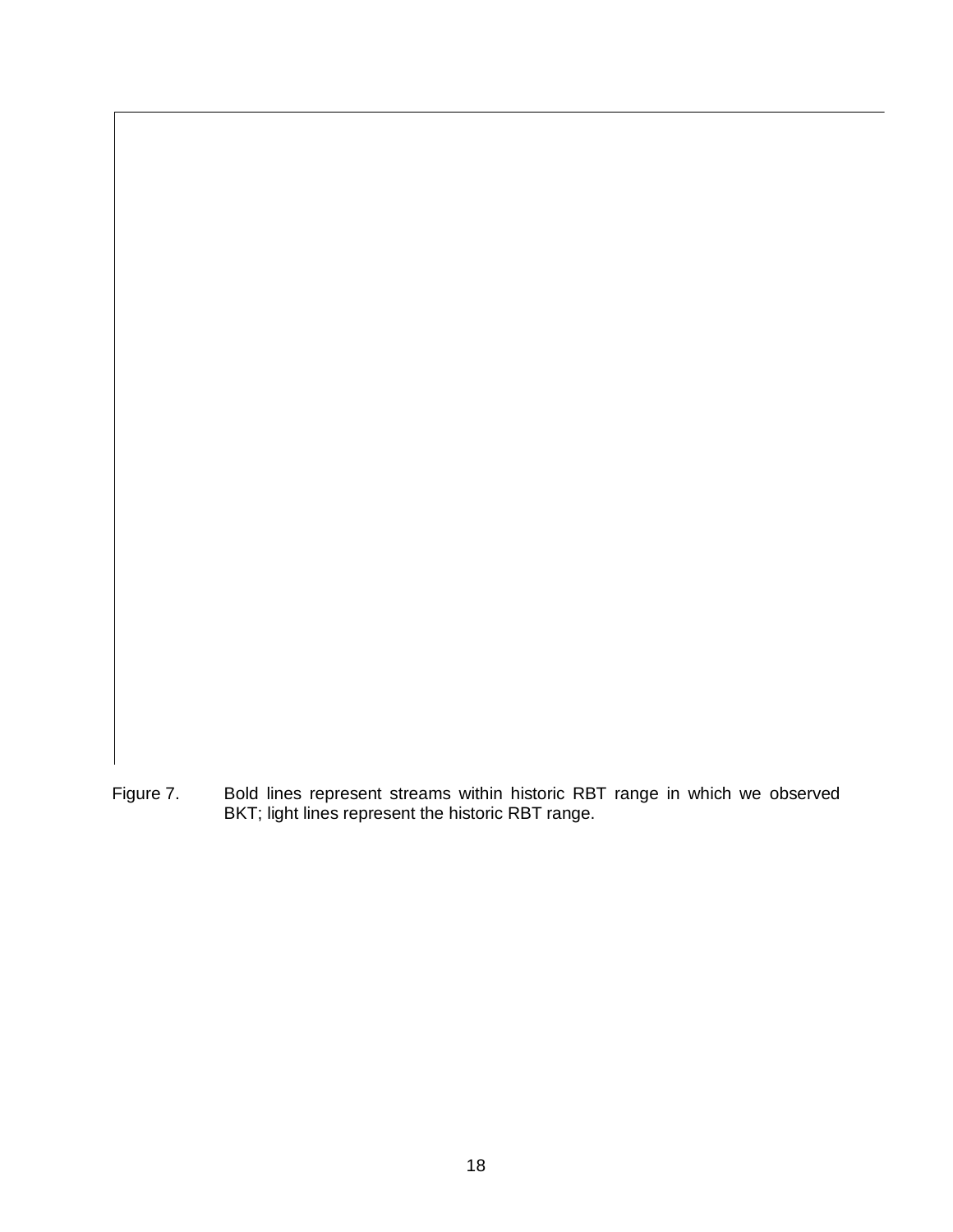<span id="page-23-0"></span>Figure 8. Bold lines represent streams within historic RBT range in which we observed WCT; light lines represent the historic RBT range.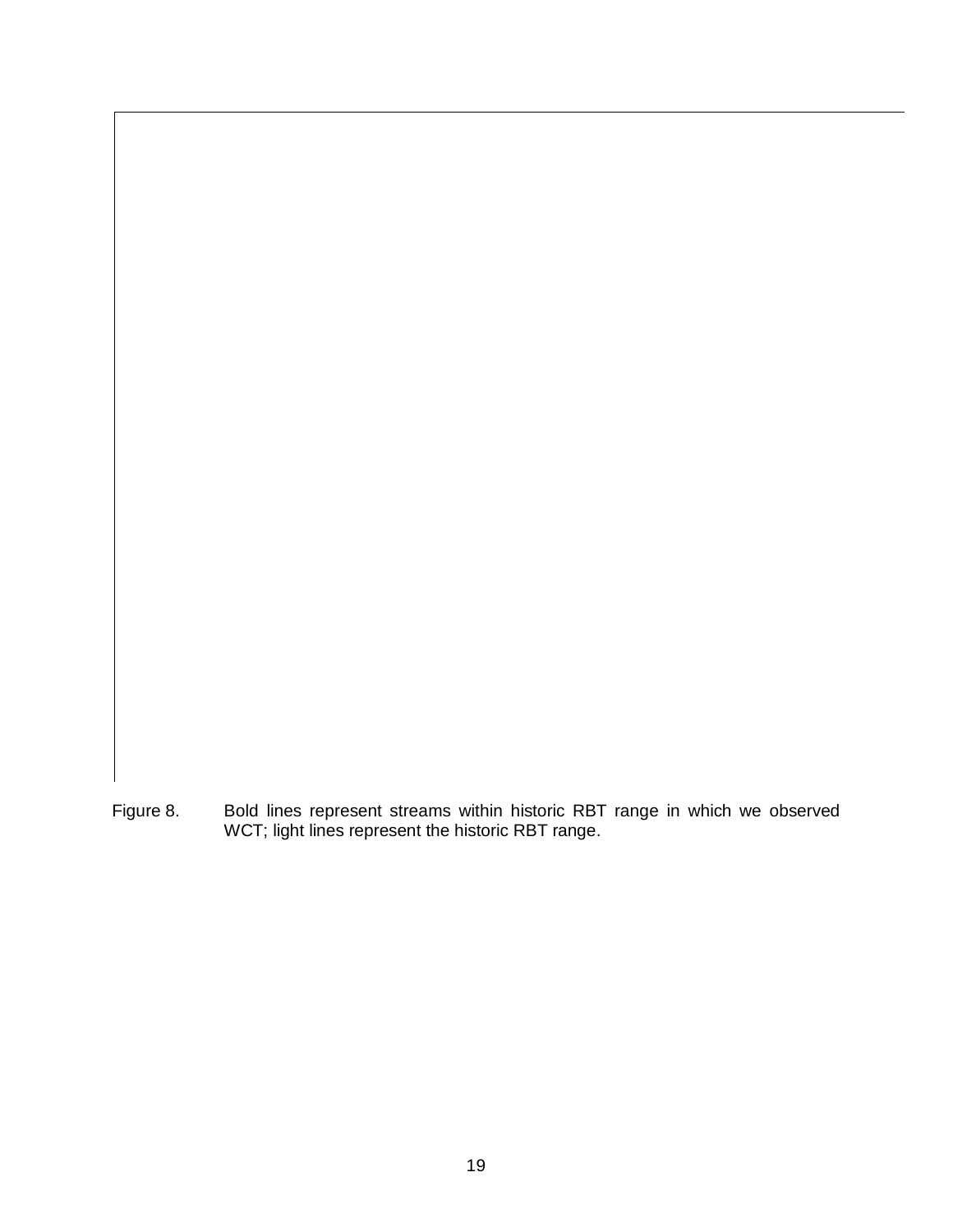#### <span id="page-24-0"></span>**Snorkel Efficiency**

We had the greatest snorkel efficiency for brook trout, followed by rainbow trout and westslope cutthroat (Table 7).

<span id="page-24-2"></span>Table 7. Mean estimates of snorkeling efficiency for all trout species combined, brook trout (BKT), rainbow trout (RBT), and westslope cutthroat trout (WCT).

| <b>Species</b> | <b>Mean Snorkeling Efficiency</b> |
|----------------|-----------------------------------|
| All trout      | 0.64                              |
| RKT            | 0.92                              |
| RRT            | 0.63                              |
| WCT            | 0.58                              |

#### <span id="page-24-1"></span>**Population Estimates**

We found a significant relationship between first pass fish capture and corresponding maximum-likelihood depletion estimate (p < 0.001,  $r^2$  = .866, N = 24; Figure 9).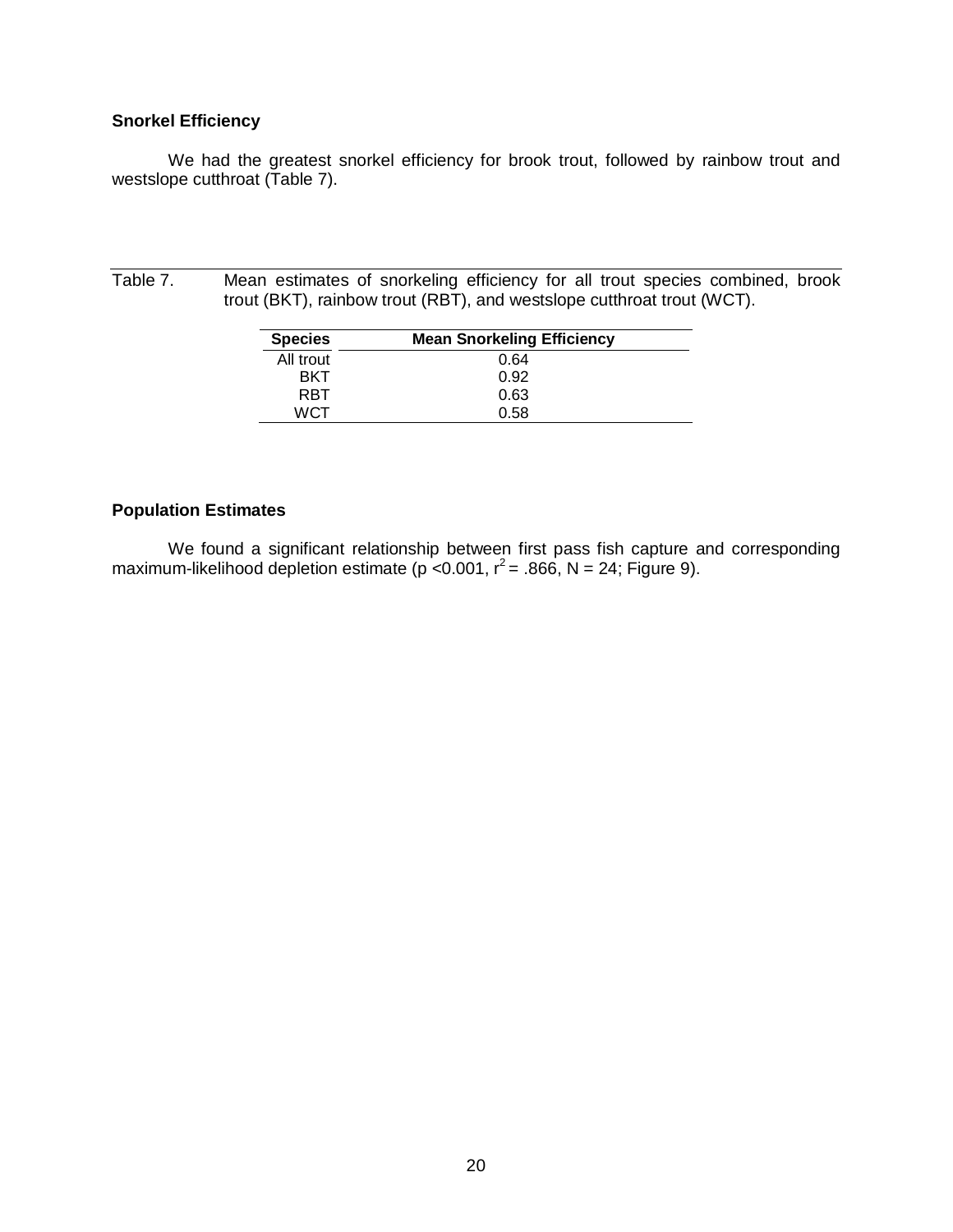

<span id="page-25-0"></span>Figure 9. Relationship between  $1<sup>st</sup>$  pass electrofishing fish captured and population estimates.

The mean density for trout 100 mm TL and larger (excluding bull trout) at all sites was 0.0819 trout/m  $\pm$  .0315 (mean  $\pm$  95% confidence interval) for first- through fourth-order streams, combined, within the Kootenai River drainage in Idaho. Brook trout were the most widely distributed species but had the lowest densities (Table 8). Westslope cutthroat trout had the smallest distribution and the highest densities. Highest overall trout density at one site occurred on Ball Creek (2.066 trout/m); this site occurred in a second-order stream that was inhabited by only westslope cutthroat trout. We captured a total of 12 bull trout in three streams. Highest bull trout density was observed in North Callahan Creek (0.067 trout/m); we also observed bull trout in South Callahan Creek (0.027 trout/m) and Long Canyon Creek (0.027 trout/m). One bull trout was observed outside of our sample site in Ball Creek.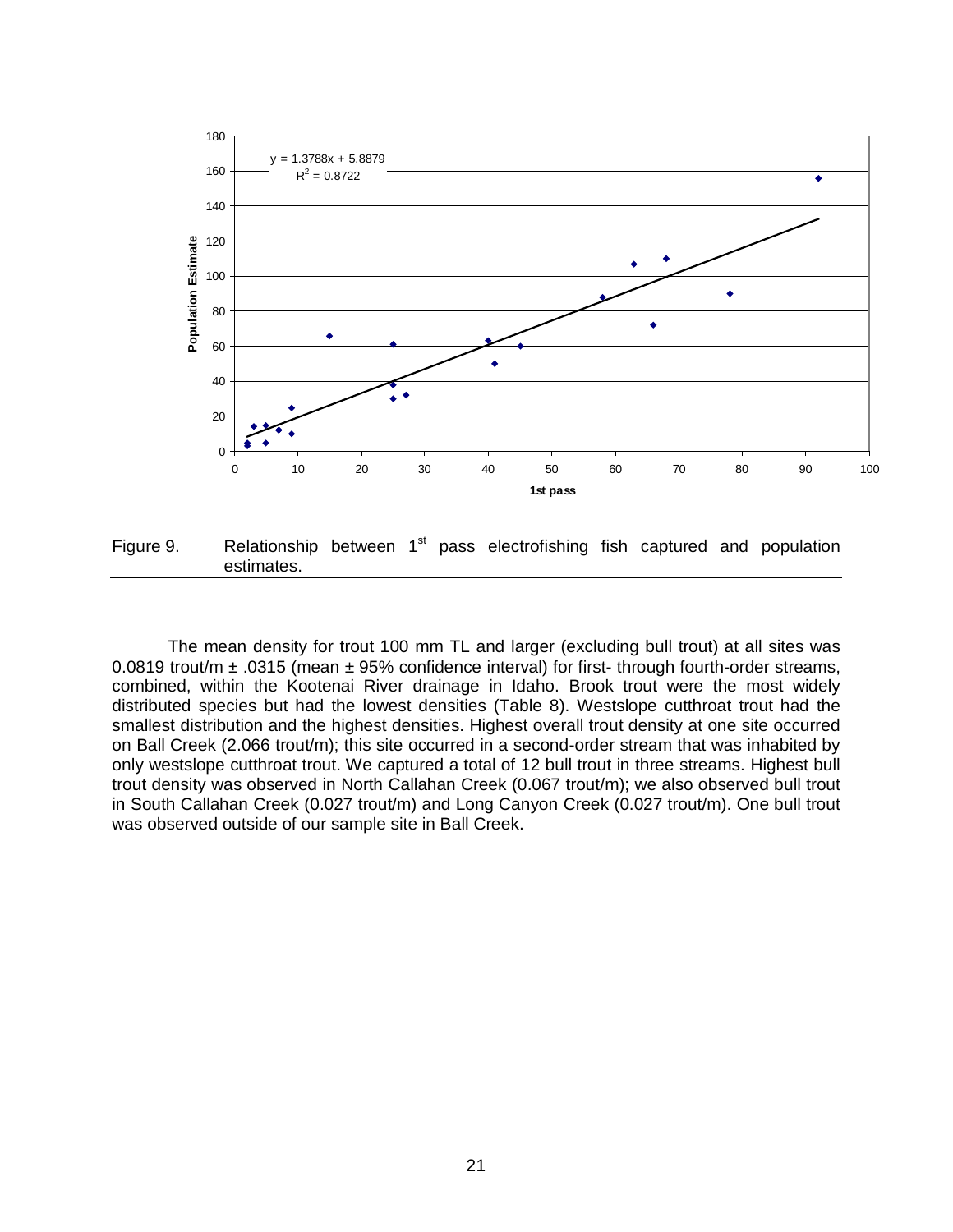<span id="page-26-0"></span>Table 8. Average linear density (trout/m) of rainbow trout (RBT), westslope cutthroat trout (WCT), and brook trout (BKT) and 95% confidence intervals for all sites combined.

| <b>Species</b> | Estimate (Trout/m) | Lower 95% CI | Upper 95% CI |
|----------------|--------------------|--------------|--------------|
| <b>RBT</b>     | 0.09               | 0.06         | 0.13         |
| <b>WCT</b>     | 0.12               | 0.07         | 0.17         |
| <b>BKT</b>     | 0.03               | 0.02         | 0.05         |

No rainbow trout were captured in first-order streams; however, their densities were highest among trout species in second- through fourth-order streams. Westslope cutthroat trout density was highest in first-order streams, followed by brook trout (Figure 10).

We estimated that there were  $380.972 \pm 166.169$  (mean  $\pm 95%$  confidence interval) trout present in the Kootenai River drainage in Idaho in first- through fourth-order streams (excluding bull trout) (Figure 11). We also estimated that 168,014 ± 84,248 were westslope cutthroat trout, 156,353  $\pm$  59,222 were rainbow trout, and 56,605  $\pm$  22,699 were brook trout. We estimated a basinwide abundance of 734±750 (90% confidence interval) bull trout in first- through fourthorder tributaries.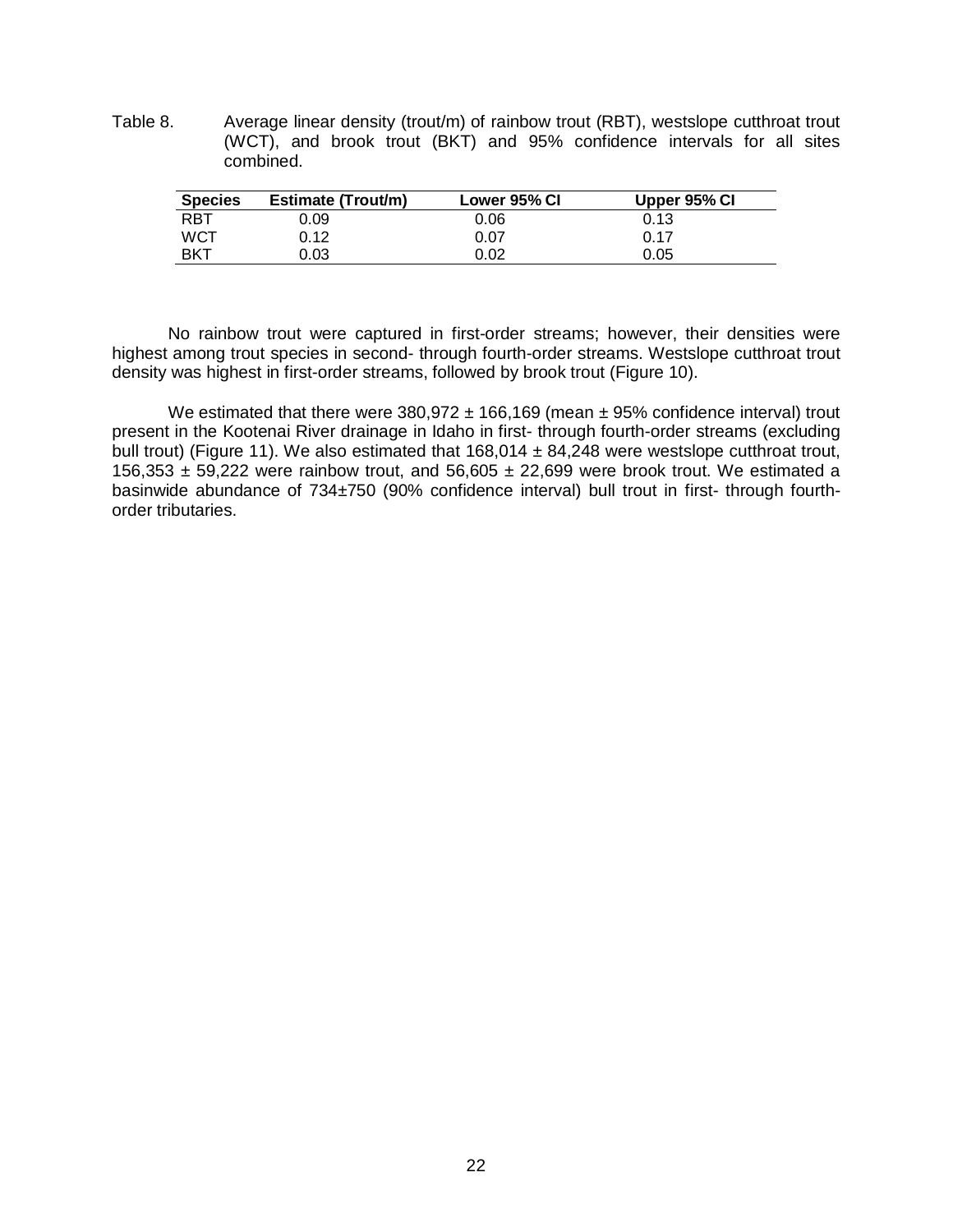

<span id="page-27-0"></span>Figure 10. Average density (trout/m) of rainbow trout (RBT), westslope cutthroat trout (WCT), and brook trout (BKT) in the Idaho Kootenai River drainage in first-order streams and second- through fourth-order streams (2+).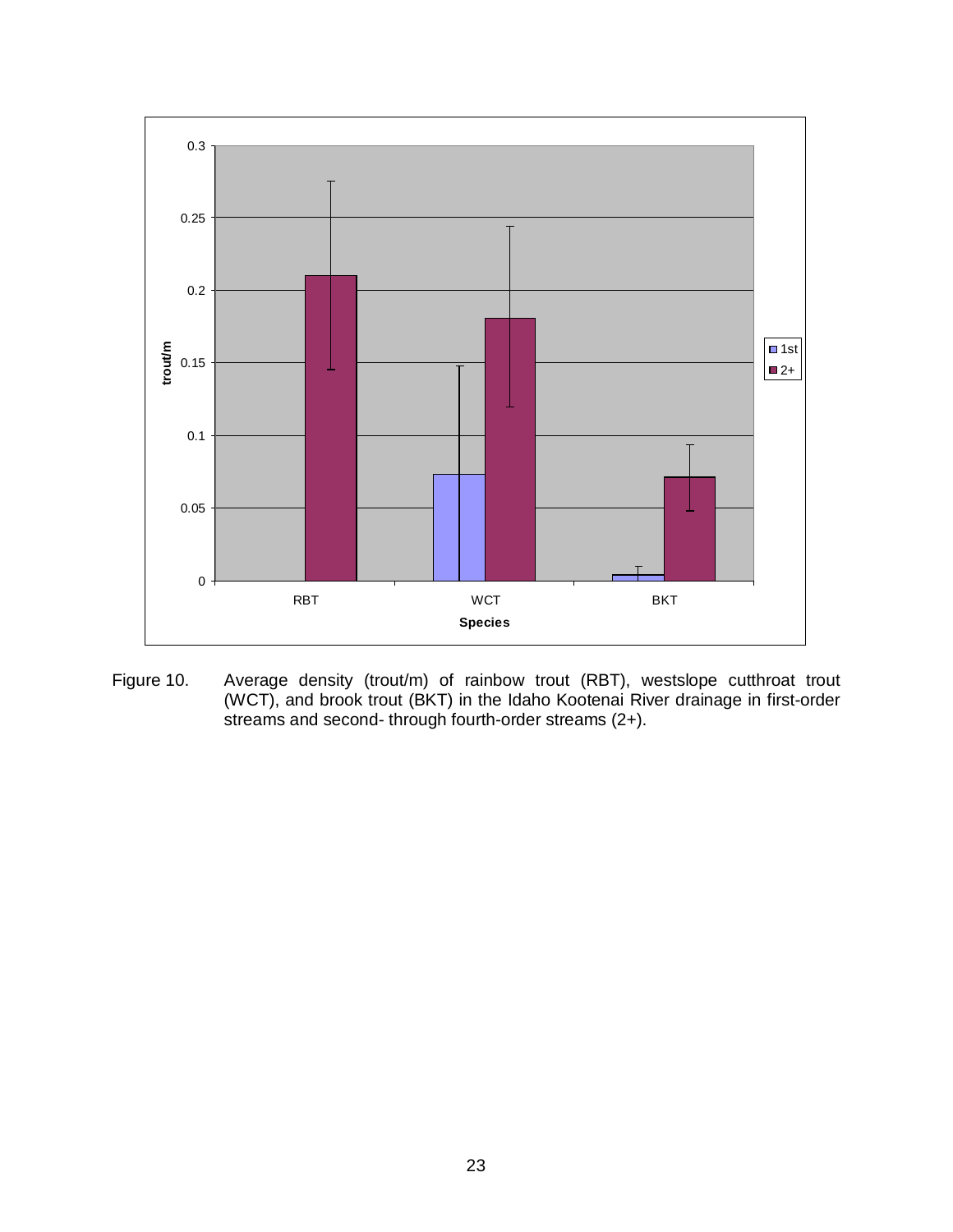

<span id="page-28-1"></span>Figure 11. Total basinwide abundance estimates for rainbow trout (RBT), westslope cutthroat trout (WCT), and brook trout (BKT) in first- and second- through fourthorder streams.

#### <span id="page-28-0"></span>**Native vs. Nonnative Species**

We estimated that westslope cutthroat trout densities were significantly lower at sites when sympatric with brook trout than when cutthroat trout was the only species present (p  $\leq$  0.02, df = 15). The mean linear density for westslope cutthroat trout was 0.267 WCT/m (n = 20) at sites where they were sympatric with brook trout and 0.735 WCT/m ( $n = 14$ ) at sites where brook trout were not present. At most sites where brook trout densities were relatively high, westslope cutthroat trout densities were relatively low, and vice versa (Figures 12 and 13). We sampled five sites that were inhabited by only westslope cutthroat trout and had higher densities than any single site that had both brook trout and westslope cutthroat trout present. The trend did not follow for rainbow trout. We found no significant difference between rainbow trout densities at sites where they were the only trout species compared to sites where they were sympatric with brook trout ( $p > 0.05$ , df = 34).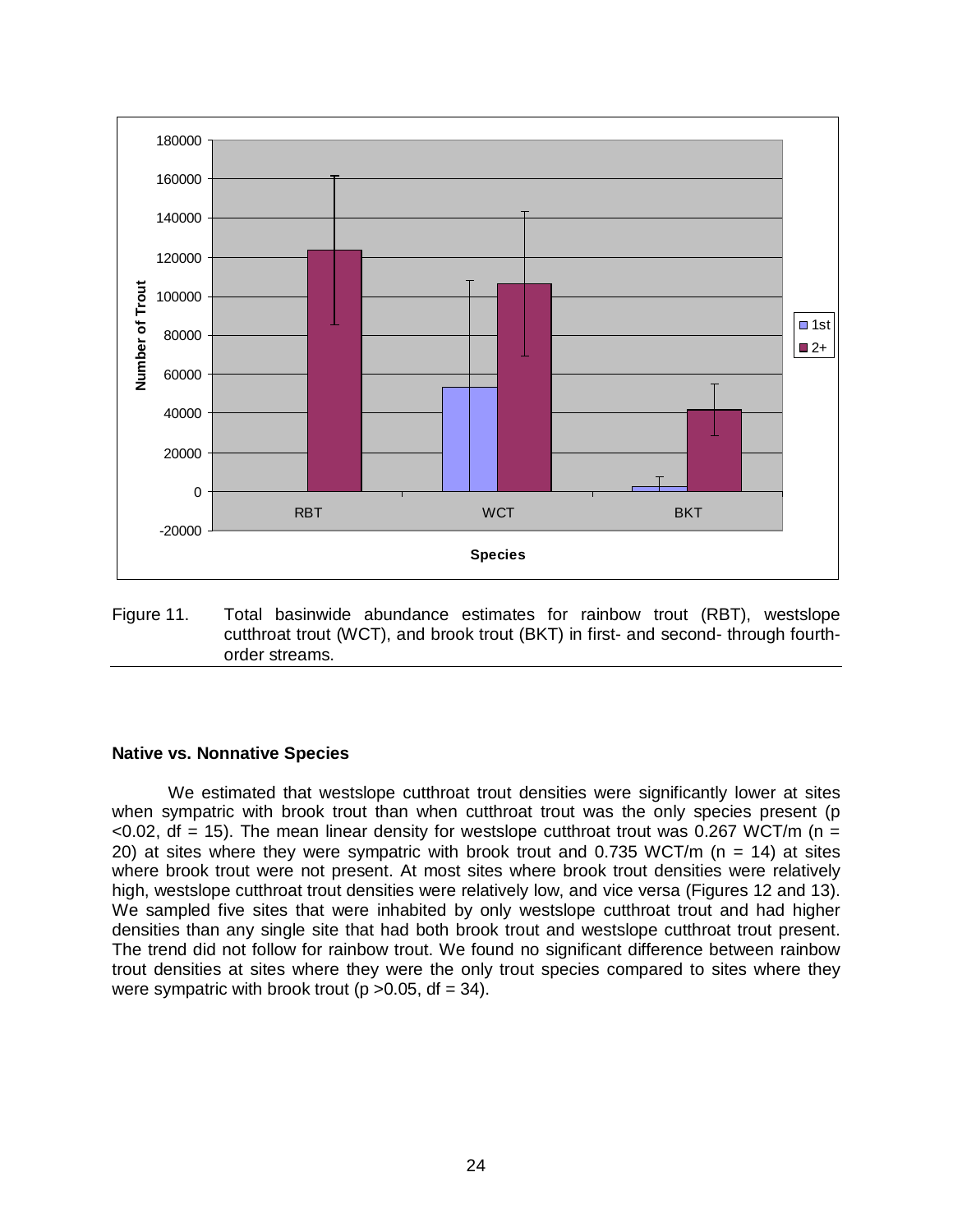

<span id="page-29-0"></span>Figure 12. Mean densities of westslope cutthroat trout at sample sites without other trout species.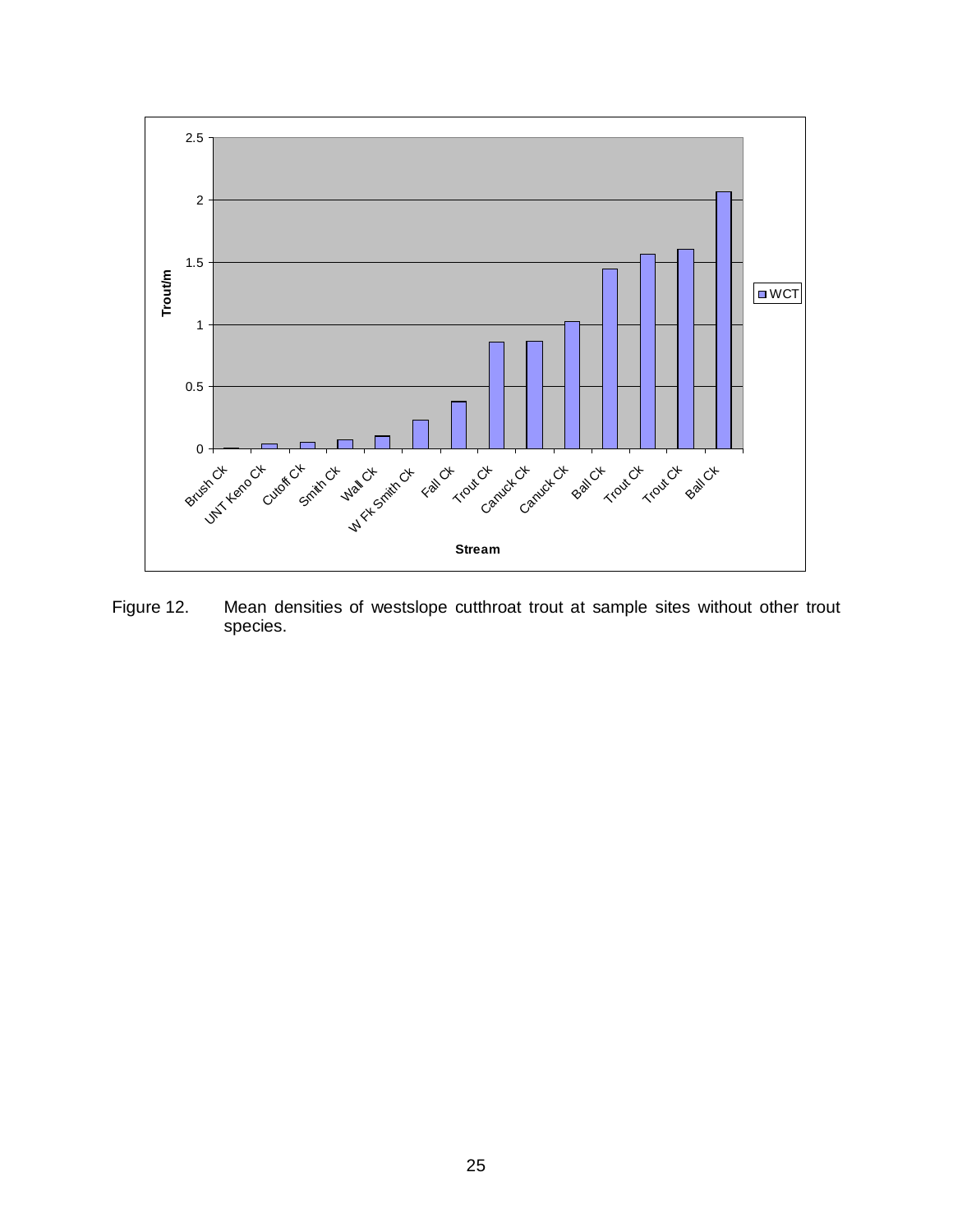

<span id="page-30-1"></span>Figure 13. Mean densities of westslope cutthroat trout (WCT) and brook trout (BKT) where they were observed in the same stream.

#### **DISCUSSION**

<span id="page-30-0"></span>The 2006 bull trout redd count for the Callahan drainage was the second highest recorded since counts began in 2002. However, the count for South Callahan Creek decreased for the third year in a row following the high count of 10 in 2003 (Table 1). Because redd numbers in the Callahan Creek drainage have only been monitored since 2002, the data series is too short to determine bull trout population trends based on redd counts. Index redd counts should continue annually on North and South Callahan creeks and Boulder Creek.

The distribution and abundance surveys allowed us to pinpoint tributaries in which bull trout were present as well as provided a basinwide population estimate of 734±750 (90% confidence interval) or 0.0819 bull trout/m in first- through fourth-order tributaries. Variability was high as a result of low sample size and that they were only found in three streams. In comparison to most other recovery units in Idaho bull trout densities in the Kootenai River unit were low (High et al. 2008), but researchers also noted data from this unit was low but our estimate will provide a good baseline with which to compare future estimates.

Rainbow trout PSD and catch per unit effort (CPUE) values remained comparable to those measured in 2004 and 2005, indicating that size structure and abundance have stabilized under the 406 mm length limit initiated in 2002 (Walters 2005). Monitoring of the rainbow trout population structure should continue to further evaluate the current regulations.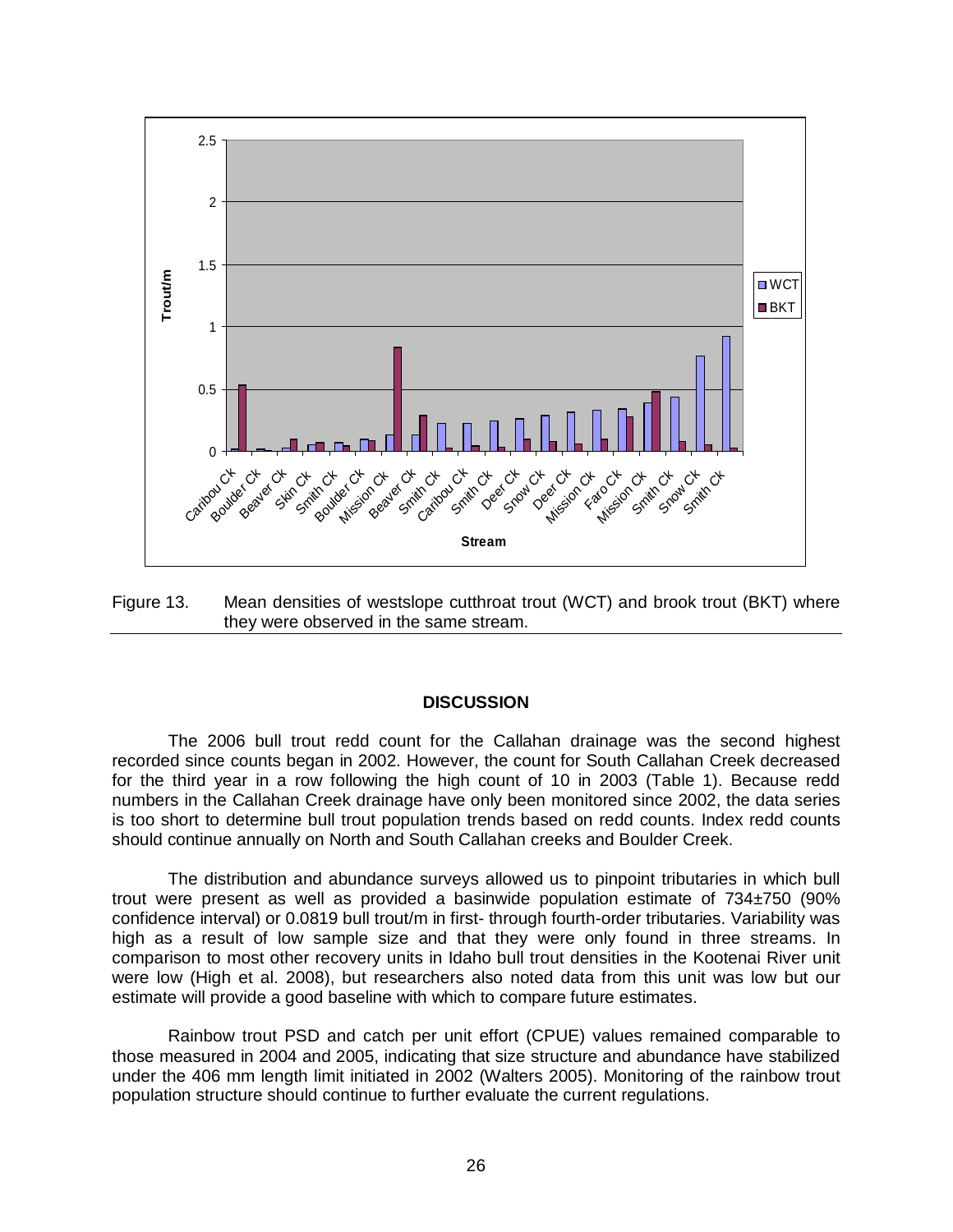The Kootenai River nutrient restoration project was initiated in 2005. Nutrient restoration of the Kootenai River may promote an increase in rainbow trout survival and densities. An average of 5,300 age-0 rainbow trout out-migrate to the canyon reach of the Kootenai River each year from tributary streams in Idaho (Walters et al. 2005). Little is known about the ecology of these juvenile fish, but if nutrient restoration increases available food, juvenile survival would likely increase due to higher growth rates and body condition. Improved growth rates and condition of rainbow trout may also result in a younger age at maturity and higher fecundity rates. Monitoring of the rainbow population should continue to assess the success of the nutrient restoration program.

Sampling that we completed to assess trout distribution and abundance will serve as baseline data to monitor trout population trends in the Kootenai River drainage in Idaho. Even though native westslope cutthroat trout are the most abundant trout species in the Kootenai River drainage, they are still facing threats from nonnative brook trout and hybridization with nonnative rainbow trout. Brook trout have been shown to displace cutthroat populations, particularly where gradients are lower and sediments are finer, temperatures are higher, and the frequency of pools and woody debris is increased (Shepard 2004, Dunham et al. 2002). Rainbow trout were absent from first-order stream sample sites in this study. Rainbow trout are typically concentrated in the lower reaches of streams whereas cutthroat trout are more typically located in the upstream reaches (Behnke 1992, Bear et al. 2007). Because westslope cutthroat trout exist primarily above barriers from the Kootenai River, (and in some cases above many fish passage barriers), some subpopulations may be secure against invasion from nonnative species. It is important to identify these isolated genetically unaltered subpopulations and ensure that precautions are taken to avoid nonnative species invasion.

We could not differentiate between native Columbia River redband trout and introduced rainbow trout based on phenotypic traits; future genetic analysis may provide us with a better understanding of the current redband abundance and distribution within the drainage. Past decline in distribution within range of native trout can be attributed to the invasion of nonnative species as well as poor land use practices. Trout densities were highest in streams of the Selkirk Range, an area that has been less affected by anthropogenic activity than the Purcell and Cabinet mountains, as well as the Kootenai and Deep Creek valleys. Because habitat varies greatly within the Kootenai River drainage in Idaho, some streams within historic range that we hypothesized were lacking native trout may be inhabited by them in sections of stream that we did not sample.

There may be some bias associated with mark-recapture population estimates. Snorkeling was conducted within 1 hour to 1 day of marking fish, which was likely too short a duration to allow for the redistribution of fish. These population estimates may therefore be somewhat elevated. Future estimates should allow a period of two or more days between the marking and recapture sampling events.

In addition, we may have some bias in our basinwide analysis because our estimates were based on the 1:100,000 scale stream hydrography GIS layer. Estimates are likely low because actual stream length differed from mapped stream length. We had a relatively large number of sites (15) that were dry at the time of sampling. Many of these streams may be perennial streams that do not contain water or trout year round.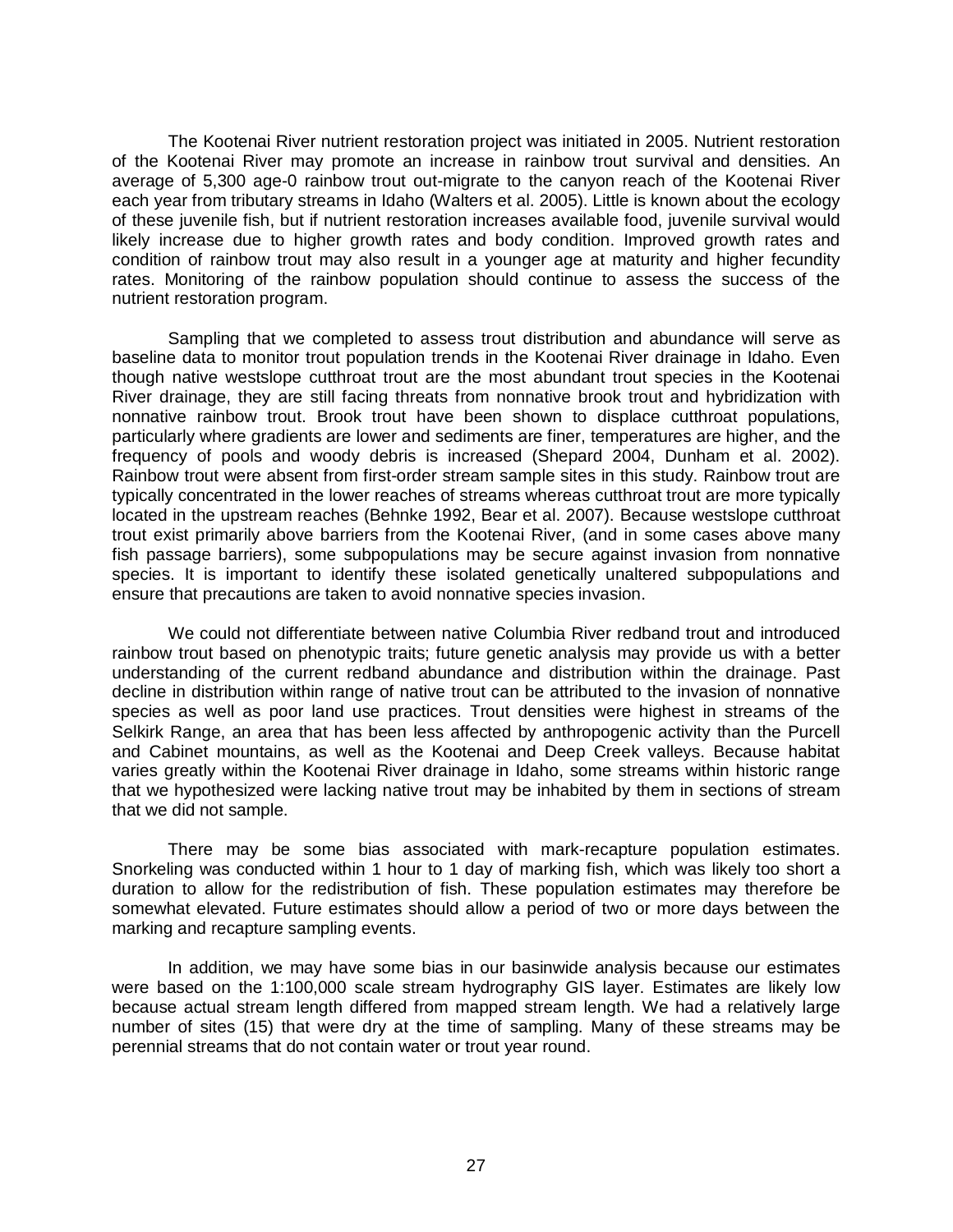#### **RECOMMENDATIONS**

- <span id="page-32-0"></span>1. Continue annual bull trout redd surveys on index reaches of North and South Callahan creeks and Boulder Creek. This will allow construction of a time series to determine the bull trout population trend.
- 2. Maintain the current harvest regulations for rainbow trout (406 mm [16"] minimum size and 2 fish creel limit) in the Kootenai River and continue monitoring rainbow trout population statistics. Continued monitoring of rainbow trout population will provide information necessary to determine changes due to nutrient restoration or regulation changes.
- 3. Formulate a management approach for streams inhabited by salmonids in the Kootenai River drainage in Idaho that includes a relative ranking of remaining pure populations in terms of abundance and genetics. Develop a plan to control the distribution and density of brook trout, or to prevent further introgression of rainbow trout into westslope cutthroat trout populations for the highest priority systems.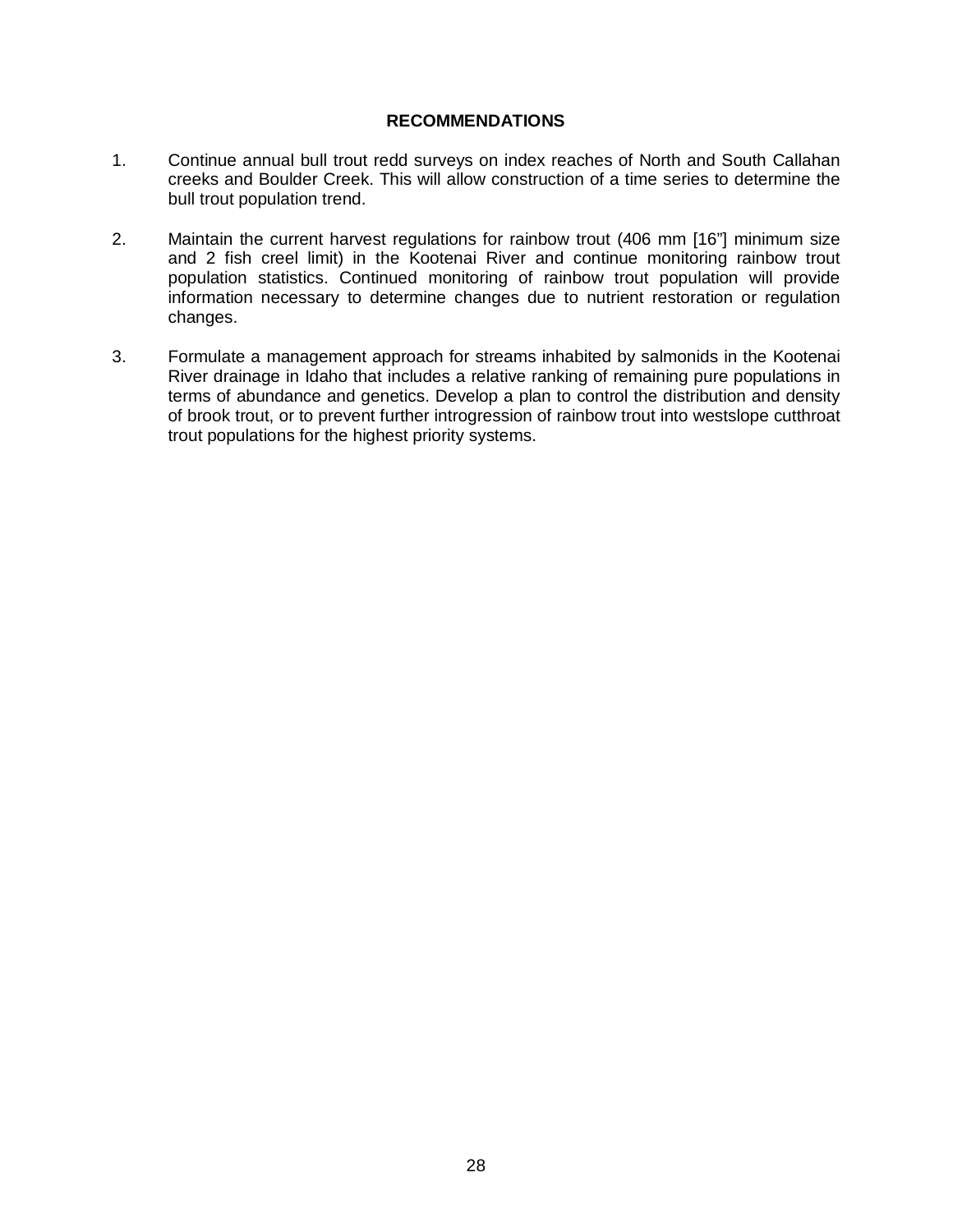#### **ACKNOWLEDGEMENTS**

<span id="page-33-0"></span>Chip Corsi, Ryan Hardy, Dean Holecek, Tim Kiser, Cori Laude, Mark Liter, Josh McCormick, Vaughn L. Paragamian, Seth Richards, Pete Rust, John Stein, Adam St. Savior, and Mike Vaughan assisted with data collection and data entry. Kevin Meyer provided assistance with population estimates. Greg Hoffman of the USACE, and Steve Elle and Danielle Schiff of IDFG reviewed and commented on drafts of the report. Special thanks to Vaughn L. Paragamian pursuit to improving this document. Cheryl Zink prepared this report for printing.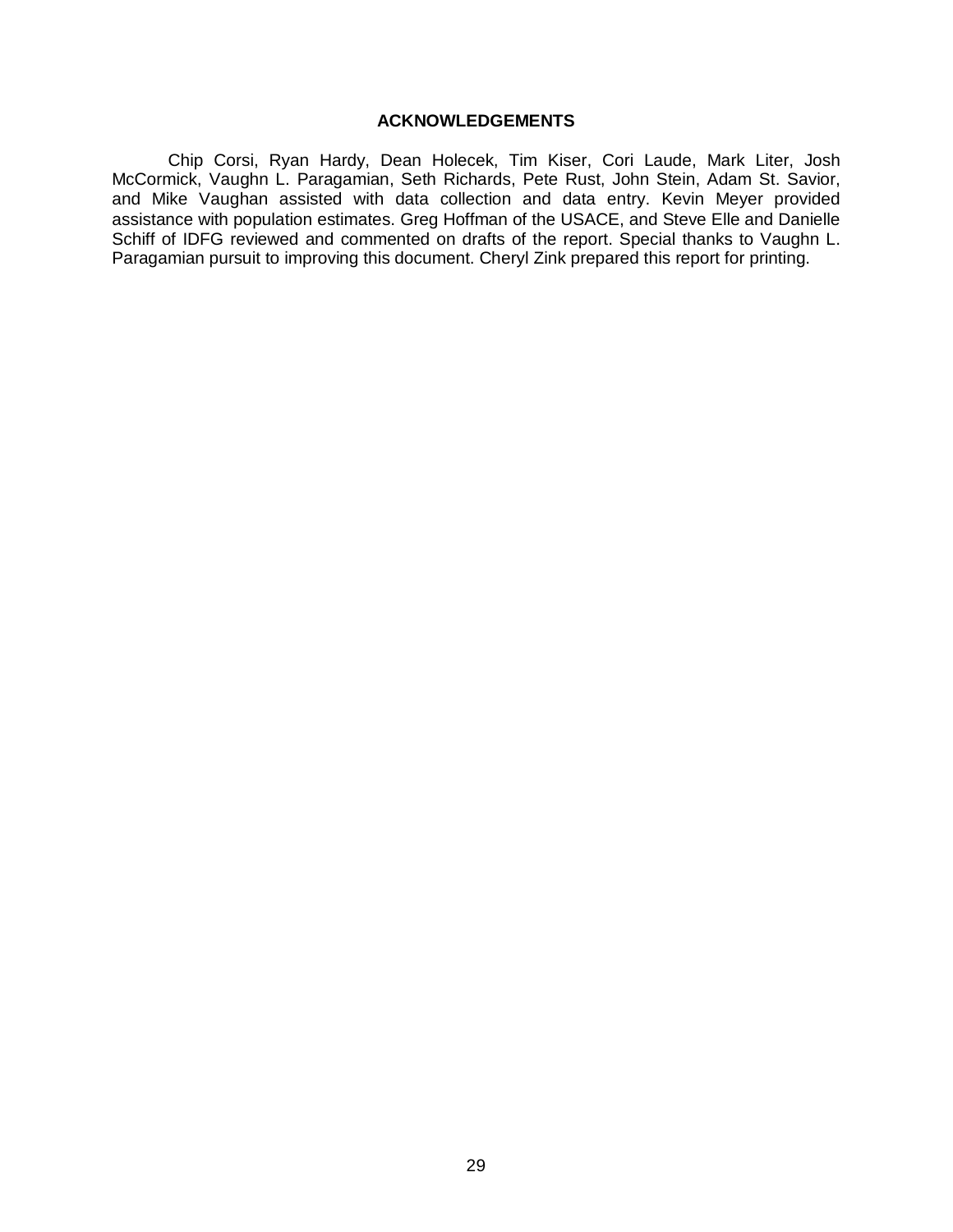#### **LITERATURE CITED**

- <span id="page-34-0"></span>Anderson, R. O. 1976. Management of small warm water impoundments. Fisheries 1(6):5-7, 26-28.
- Anderson, R. O., and R. M. Neumann. 1996. Length, weight, and associated structural indices. Pages 447-482 *in* B. R. Murphy and D. W. Willis, editors. Fisheries Techniques, 2<sup>nd</sup> edition. American Fisheries Society, Bethesda, Maryland.
- Bear, E. A., T. E. McMahon, and A. V. Zale. 2007. Comparative thermal requirements of westslope cutthroat trout and rainbow trout: implications for species interactions and development of thermal protection standards. Transactions of the American Fisheries Society 136:1113-1121.
- Behnke, R. J. 1992. Native trout of western North America. American Fisheries Society, Monograph 6. Bethesda, Maryland.
- Downs, C. C. 1999. Kootenai River fisheries investigations: Rainbow trout recruitment. 1997 Annual report to Bonneville Power Administration. Project 88-65. Idaho Department of Fish and Game, Boise.
- Downs, C. C. 2000. Kootenai River fisheries investigations: Rainbow trout recruitment. 1998 Annual report to Bonneville Power Administration. Project 88-65. Idaho Department of Fish and Game, Boise.
- Dunham, J. B., S. B. Adams, R. Schroeter, and D. Novinger. 2002. Alien invasions in aquatic ecosystems: toward an understanding of brook trout invasions and potential impacts on inland cutthroat trout in western North America. Reviews in Fish Biology and Fisheries 12: 373-391.
- Dunham, J., B. Rieman, and K. Davis. 2001. Sources and magnitude of sampling error in redd counts for bull trout. North American Journal of Fisheries Management 21:343-352.
- Fredericks, J., and S. Hendricks. 1997. Kootenai River fisheries investigations: Rainbow trout recruitment investigations. 1996 Annual report to Bonneville Power Administration, Project 88-65. Idaho Department of Fish and Game, Boise.
- Gustafson, K. A. 1988. Approximating confidence intervals for indices of fish population size structure. North American Journal of Fisheries Management 8:139-141.
- Hardy, R. S. 2006. Kootenai River Fisheries Recovery Investigations: Ecosystem Rehabilitation. Annual Progress Report. April 1, 2003-March 31, 2005. IDFG Report Number 06-13. Idaho Department of Fish and Game, Boise.
- Harrelson, C. C., C. L. Rawlins, and J. P. Potyondy. 1994. Stream channel reference sites: An illustrated guide to field technique. General Technical Report RM-245. Fort Collins, CO: U.S. Department of Agriculture, Forest Service, Rocky Mountain Forest and Range Experiment Station. 61 p.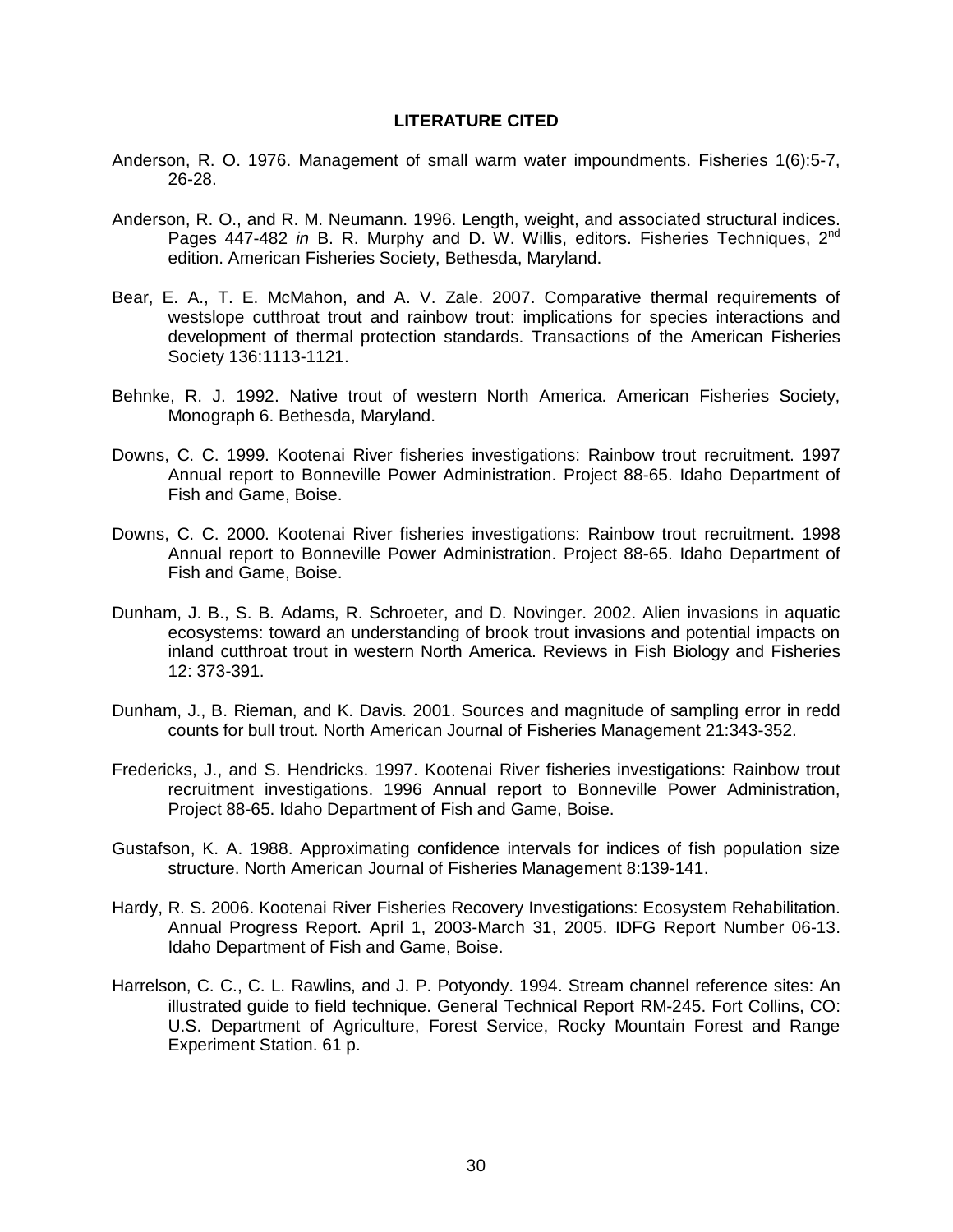- High, B., K. A. Meyer, D. J. Schill, and E.R. J. Mamer. 2008. Distribution, abundance, and population trends of bull trout in Idaho. North American Journal of Fisheries management. 28:1687-1701.
- Kootenai Tribe of Idaho, and Montana Fish, Wildlife & Parks. 2004. Kootenai subbasin plan. Part I: Kootenai River subbasin assessment. A report prepared for the Northwest Power and Conservation Council. Portland, Oregon.
- Montana Fish, Wildlife and Parks. 2004. Fisheries Analysis+. Montana Fish Wildlife and Parks Fisheries Information Services. 1400 S 19<sup>th</sup> Ave. Bozeman, Montana 59781.
- Northcote, T. G., and D. W. Wilkie. 1963. Underwater census of stream fish populations. Transactions of the American Fisheries Society 92: 146-151.
- Overton, C. K., S. P. Wollrab, B. C. Roberts, and M. A. Radko. 1997. R1/R4 (Northern/Intermountain Regions) fish and fish habitat standard inventory procedures handbook. General Technical Report INT-GTR-346. Ogden, UT: U.S. Department of Agriculture, Forest Service, Intermountain Research Station. 73 p.
- Paragamian, V. L. 1994. Kootenai River fisheries investigation: Stock status of burbot and rainbow trout and fisheries inventory. Idaho Department of Fish and Game, 1993 Annual Report to Bonneville Power Administration, Project 88-65. Boise.
- Paragamian, V. L. 1995a. Kootenai River fisheries investigation: Stock status of burbot and rainbow trout and fisheries inventory. Idaho Department of Fish and Game, 1994 Annual Report to Bonneville Power Administration, Project 88-65. Boise.
- Paragamian, V. L. 1995b. Kootenai River fisheries investigations: Stock status of burbot and rainbow trout and fisheries inventory. Idaho Department of Fish and Game, 1995 Annual Report to Bonneville Power Administration, Project 88-65. Boise.
- Partridge, F. 1983. Kootenai River fisheries investigations. Idaho Department of Fish and Game. Job Completion Report, Project F-73-R-5. Boise.
- Peterson, J. T., N. P. Banish, and R. F. Thurow. 2005. Are block nets necessary?: Movement of stream-dwelling salmonids in response to three common survey methods. North American Journal of Fisheries Management 25:732-743.
- Peterson, J. T., R. F. Thurow, and J. W. Guzevich. 2004. An evaluation of multipass electrofishing for estimating the abundance of stream-dwelling salmonids. Transactions of the American Fisheries Society 133:462-475.
- Ricker, W. E. 1975. Computation and interpretation of biological statistics of fish populations. Fisheries Research Board of Canada, Bulletin 191.
- Riley, S. C., and K. D. Faush. 1992. Underestimation of trout population size by maximumlikelihood removal estimates in small streams. North American Journal of Fisheries Management 12:768-776.
- Rosgen, D. L. 1994. A classification of natural rivers. Catena 22:169-199.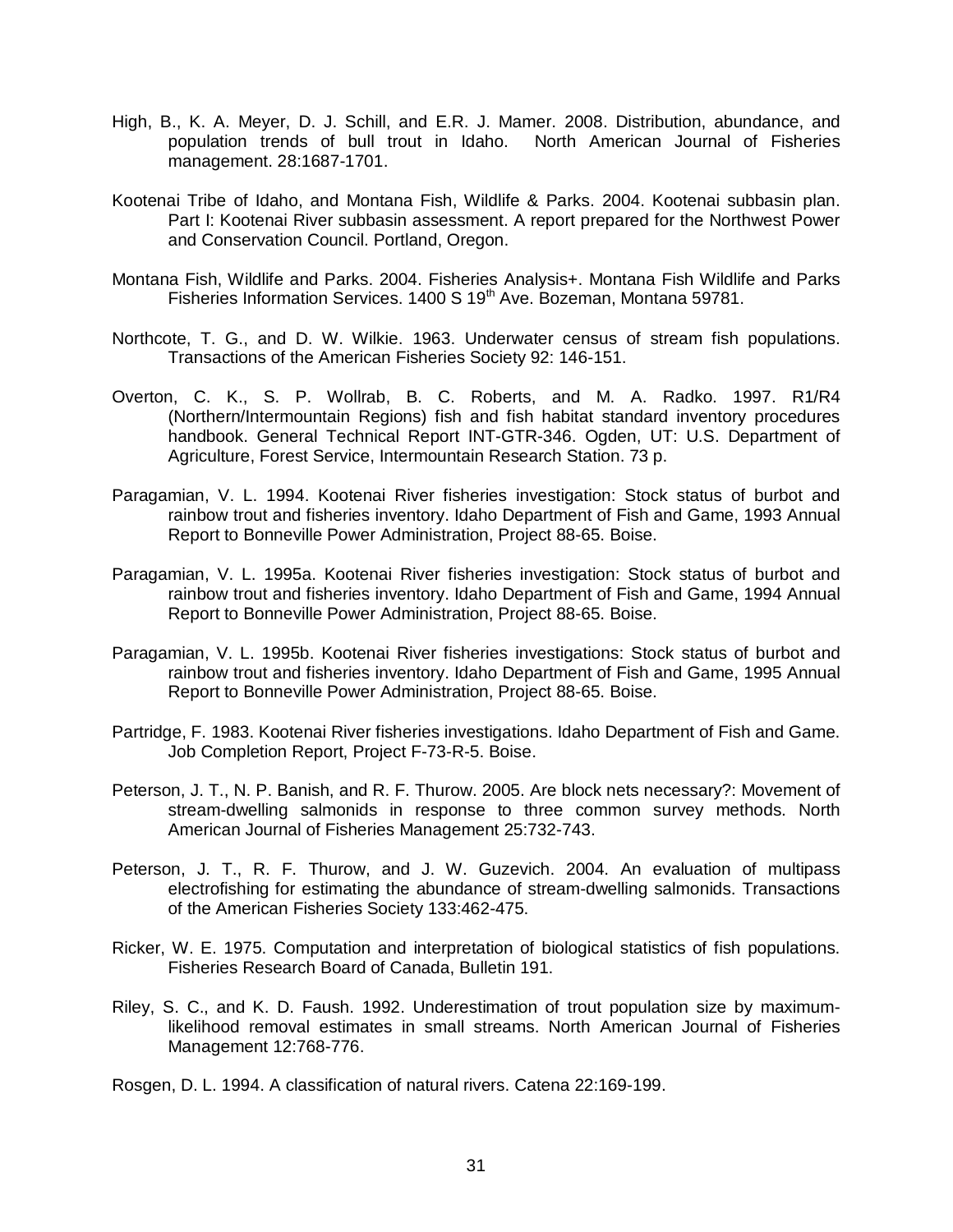- Rubidge, E. M., and E. B. Taylor. 2005. An analysis of spatial and environmental factors influencing hybridization between native westslope cutthroat trout (*Oncorhynchus clarkii lewisi*) and introduced rainbow trout (*O. mykiss*) in the upper Kootenay River drainage, British Columbia. Conservation Genetics 6:369-384.
- Scheaffer, R.L., W. Mendenhall, and L. Ott. 1996. Elementary survey sampling, 5<sup>th</sup> edition. Duxbury Press, Belmont, California.
- Schill, D. J. 1991. Wild trout investigations. Idaho Department of Fish and Game. Job Performance Report. Project F-73-R-13, Job 1. Boise.
- Schill, D. J., and J. S. Griffith. 1984. Use of underwater observations to estimate cutthroat trout abundance in the Yellowstone River. North American Journal of Fisheries Management 4: 479-487.
- Shepard, B. B. 2004. Factors that may be influencing nonnative brook trout invasion and displacement of native westslope cutthroat trout in three adjacent southwest Montana streams. North American Journal Fisheries Management 24: 1088-1100.
- Shepard, B. B., and P. J. Graham. 1983. Fish resource monitoring program for the upper flathead basin. Flathead River Basin Environmental Study, EPA Contract No. R008224-01-4.
- Simpkins, D. G., and W. A. Hubert. 1996. Proposed revision of the standard-weight equation for rainbow trout. Journal of Freshwater Ecology 11:319-325.
- Snyder, E. B., and G. W. Minshall. 1996. Ecosystem metabolism and nutrient dynamics in the Kootenai River in relation to impoundment and flow enhancement for fisheries management. Final Report. Stream Ecology Center, Idaho State University. Pocatello.
- Stevens, D. L., Jr., and A. R. Olsen. 2003. Variance estimation for spatially balanced samples of environmental resources. Environmetrics 14:593-610.
- Stevens, D. L., Jr., and A. R. Olsen. 2004. Spatially-balanced sampling of natural resources in the presence of frame imperfections. Journal of American Statistical Association 99:262- 278.
- Thurow, R. F. 1994. Underwater methods for study of salmonids in the Intermountain West. General Technical Report INT-GTR-307. Ogden, Utah: U.S. Department of Agriculture, Forest Service, Intermountain Research Station. 28p.
- Thurow, R. F., J. T. Peterson, J. W. Guzevich. 2006. Utility and validation of day night snorkel counts for estimating bull trout abundance in first-third order streams. North American Journal of Fisheries Management 26: 217-232.
- Thurow, R. F., and D. J. Schill. 1996. Comparison of day snorkeling, night snorkeling, and electrofishing to estimate bull trout abundance and size structure in a second-order Idaho stream. North American Journal of Fisheries Management 16:314-323.
- U.S. Fish and Wildlife Service. 2002. Chapter 4, Kootenai River Recovery Unit. 89 p. *In*: U.S. Fish and Wildlife Service. Bull trout *Salvelinus confluentus* draft recovery plan. Portland, Oregon.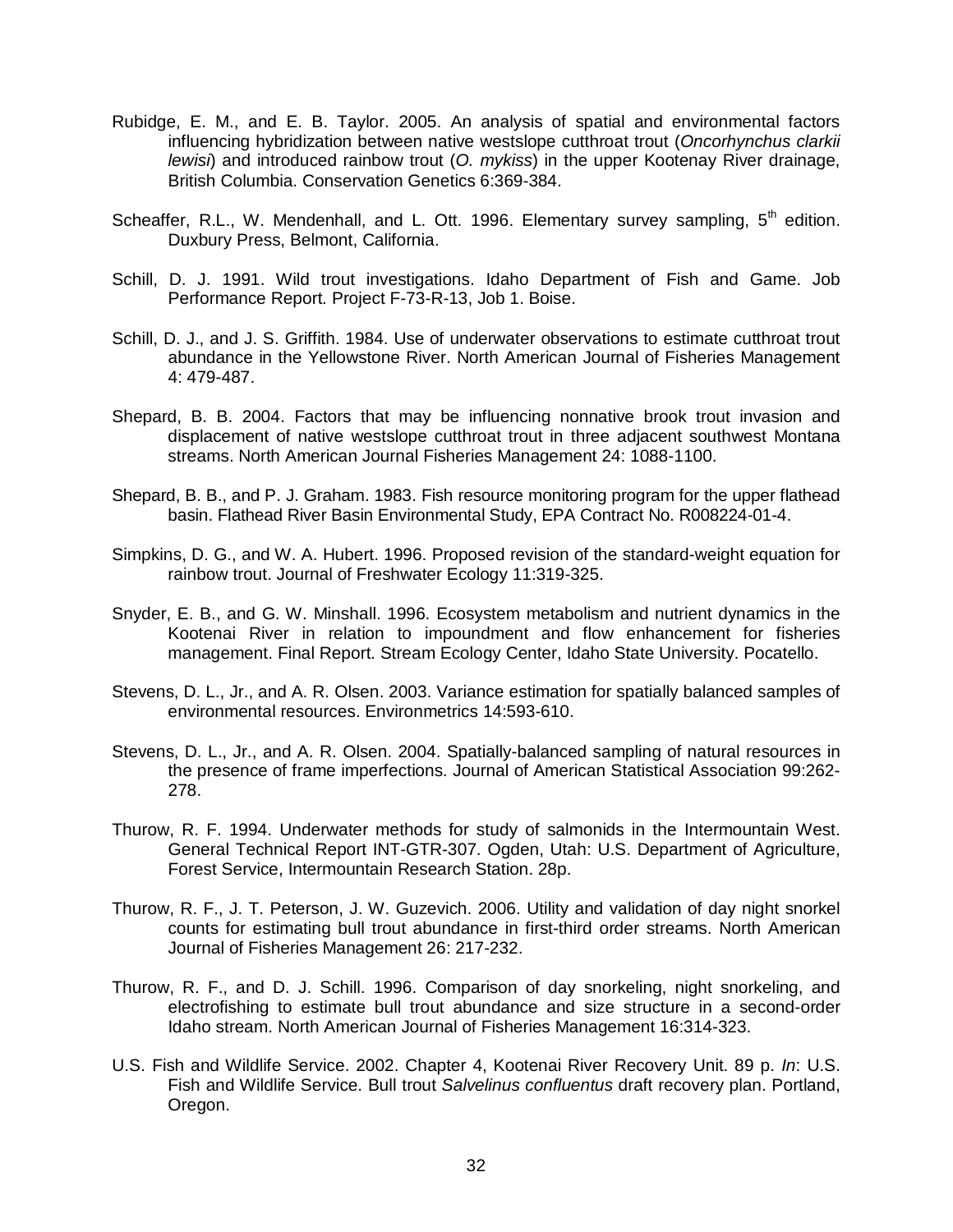- Walters, J. P. 2002. Kootenai River fisheries investigations: rainbow and bull trout recruitment. Annual progress report to Bonneville Power Administration, April 1, 2000-March 31, 2001. Project 1988-06500. Idaho Department of Fish and Game, Boise.
- Walters, J. P. 2003. Kootenai River fisheries investigations: rainbow and bull trout recruitment. Annual progress report to Bonneville Power Administration, April 1, 2001-March 31, 2002. Project 1988-06500. Idaho Department of Fish and Game, Boise.
- Walters, J. P. 2004a. Kootenai River fisheries investigations: rainbow and bull trout recruitment. Annual progress report to Bonneville Power Administration, April 1, 2002-March 31, 2003. Project 1988-06500. Idaho Department of Fish and Game, Boise.
- Walters, J. P. 2004b. Kootenai River fisheries investigations: rainbow and bull trout recruitment. Annual progress report to Bonneville Power Administration, April 1, 2003-March 31, 2004. Project 1988-06500. Idaho Department of Fish and Game, Boise.
- Walters, J. P. 2005. Kootenai River fisheries investigations: rainbow and bull trout recruitment. Annual progress report to Bonneville Power Administration, April 1, 2004-March 31, 2005. Project 1988-06500. Idaho Department of Fish and Game, Boise.
- Walters, J. P. 2006. Kootenai River fisheries investigations: salmonid studies. Annual progress report to Bonneville Power Administration, April 1, 2005-March 31, 2006. Project 1988- 06500. Idaho Department of Fish and Game, Boise.
- Walters, J. P., and C. C. Downs. 2001. Kootenai River fisheries investigations: rainbow and bull trout recruitment. 1999 Annual report to Bonneville Power Administration. Project 1988- 06500. Idaho Department of Fish and Game, Boise.
- Walters, J. P., C. C. Downs, J. Fredericks, and V. L. Paragamian. 2005. Recruitment of rainbow trout from tributaries to the Kootenai River, Idaho. Northwest Science 79:1-11.
- Wege, G. J., and R. O. Anderson. 1978. Relative weight (*Wr*): a new index of condition for largemouth bass. Pages 79-91 *in* G. D. Novinger and J. G. Dillard, editors. New approaches to the management of small impoundments. American Fisheries Society, North Central Division, Special Publication 5. Bethesda, Maryland.
- Woods, P. F. 1982. Annual nutrient loadings, primary productivity, and trophic state of Lake Koocanusa, Montana and British Columbia, 1972-1980. Geological Survey Professional Paper 1283, United States Government Printing Office.
- Zippen, C. 1958. The removal method of population estimation. Journal of Wildlife Management 22: 82-90.